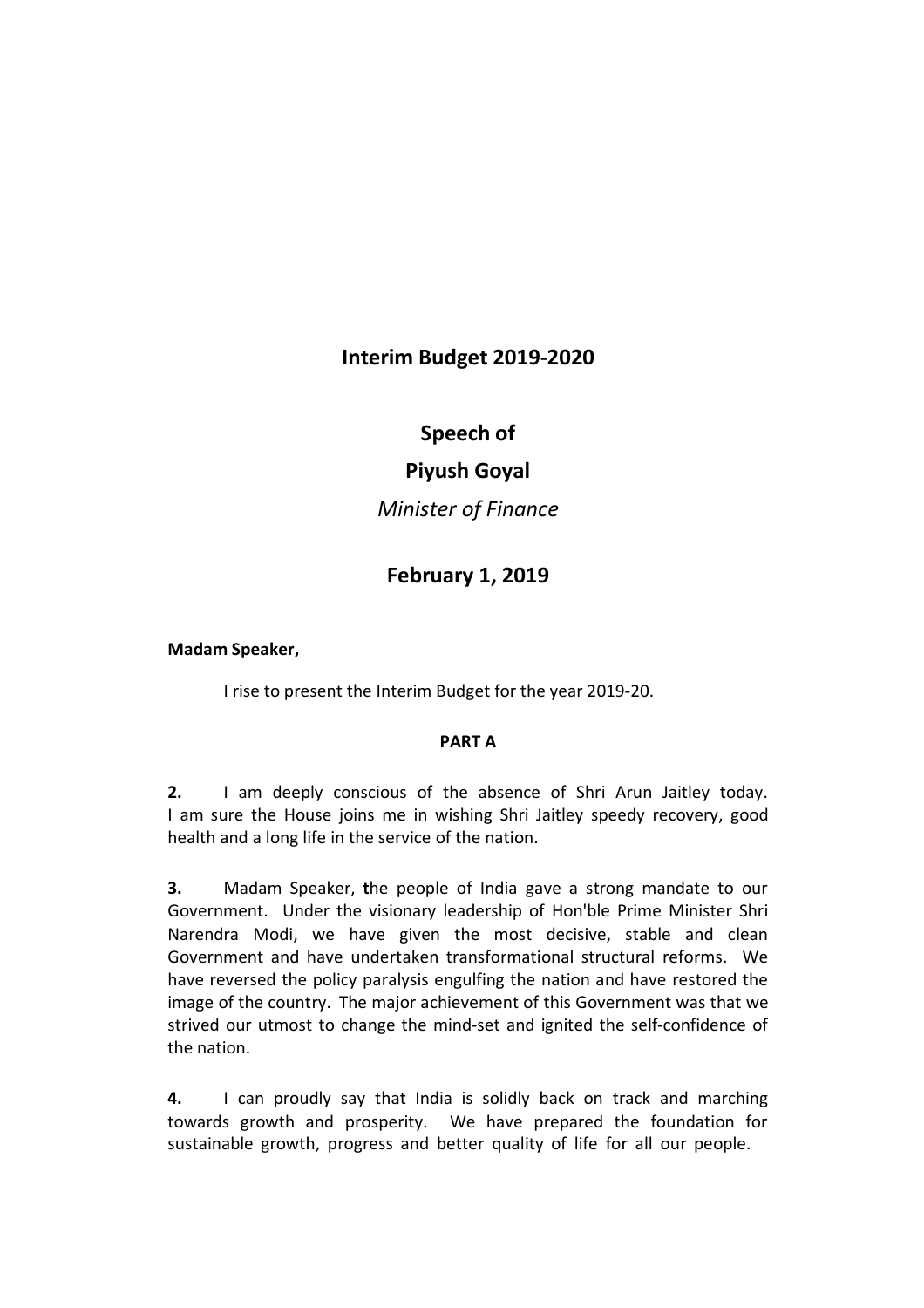**5.** We are moving towards realising a 'New India' by 2022, when we celebrate 75 years of India's independence: an India which is clean and healthy, where everybody would have a house with universal access to toilets, water and electricity; where farmers' income would have doubled; youth and women would get ample opportunities to fulfil their dreams; an India free from terrorism, communalism, casteism, corruption and nepotism.

## **State of the Economy**

**6.** Madam Speaker, the last five years have seen India being universally recognised as a bright spot of the global economy. The country witnessed its best phase of macro-economic stability during this period. We are the fastest growing major economy in the world with an annual average GDP growth during last five years higher than the growth achieved by any Government since economic reforms began in 1991. From being the 11th largest economy in the world in 2013-14, we are today the 6th largest in the world. Besides generating high growth rate, we contained double-digit inflation and restored fiscal balance.

**7.** Inflation is a hidden and unfair tax on the poor and the middle class. The average rate of inflation during 2009-2014 was a backbreaking 10.1%. The then Prime Minister admitted as much when he said, *"We have also not been as successful in controlling persistent inflation as we would have wished. This is primarily because food inflation has increased."* In contrast, our Govt. broke the back of back-breaking inflation. We brought down average inflation to 4.6% which is lower than the inflation during the tenure of any other Government. In fact inflation in December 2018 was down to 2.19% only. If we had not controlled inflation, our families would have been spending around 35-40% more today on basic necessities such as food, travel, consumer durables, housing etc.

**8.** From the high of almost 6% seven years ago, the fiscal deficit has been brought down to 3.4% in 2018-19 RE. The current account deficit (CAD), against a high of 5.6% six years ago, is likely to be only 2.5% of GDP this year. We contained the fiscal deficit notwithstanding the Finance Commission's recommendations increasing the share of the States from 32% to 42% in central taxes, which we accepted in the true spirit of cooperative federalism, thereby transferring significantly higher amounts to the States.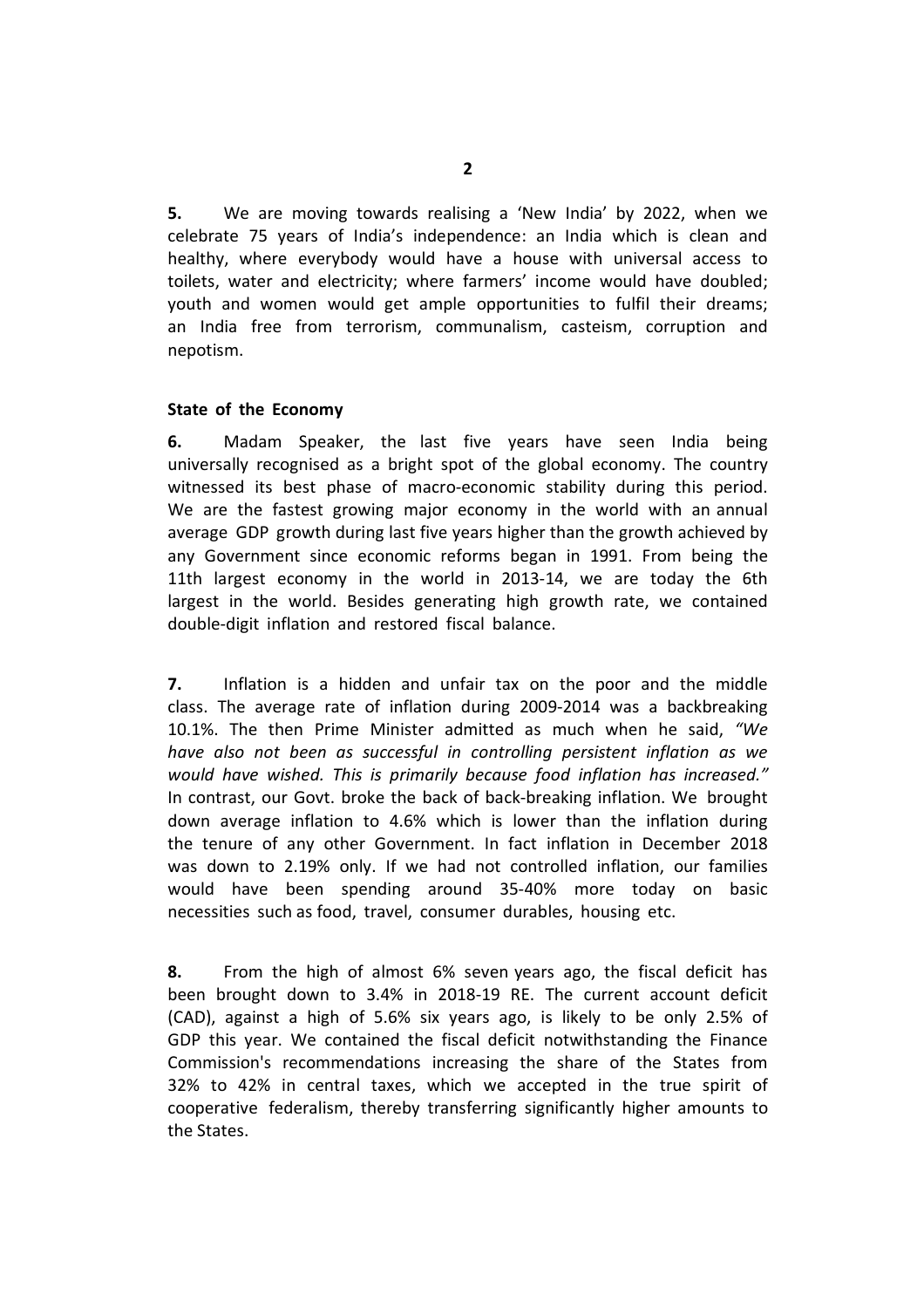**9.** Due to a stable and predictable regulatory regime, growing economy and strong fundamentals, India could attract massive amount of Foreign Direct Investment (FDI) during the last 5 years - as much as \$239 billion. This period also witnessed a rapid liberalisation of the FDI policy, allowing most FDI to come through the automatic route.

**10.** Madam Speaker, the last five years have witnessed a wave of next generation structural reforms, which have set the stage for decades of high growth. We have undertaken path breaking structural reforms by introducing Goods and Services Tax (GST) and other taxation reforms.

## **Banking Reforms and Insolvency and Bankruptcy Code (IBC)**

**11.** The period of 2008-14 will be remembered as a period of aggressive credit growth and, as per RBI, the primary reason for spurt in non-performing loans and stressed assets. Outstanding loans of public sector banks ballooned from  $\overline{5}18$  lakh crore to  $\overline{5}52$  lakh crore during this period. Many projects were started that could either not be completed or had low capacity utilisation resulting in their inability to pay back their loans. There were high stressed and non-performing assets (NPAs) amounting to  $\overline{\xi}$  5.4 lakh crore in 2014. Many more were hidden through restructuring or otherwise which were discovered during Asset Quality Reviews and inspections carried out since 2015.

**12.** We put a stop to such questionable practices and stopped the culture of "phone banking". The 4Rs approach of recognition, resolution, re-capitalisation and reforms has been followed. A number of measures have been implemented to ensure Clean Banking. Through a transparent and accountable process, we recognised these NPAs. The Insolvency and Bankruptcy Code has institutionalised a resolution-friendly mechanism, which is helping in recovery of non-performing loans while preserving the underlying businesses and jobs. Earlier, only small businessmen used to be under pressure of repayment of loans while in the case of big businessmen, it was the headache of banks. But now, defaulting managements are either paying or exiting their businesses. An amount of close to  $\bar{\zeta}$  3 lakh crore has already been recovered in favour of banks and creditors. To restore the health of public sector banks, recapitalisation has been done with an investment of  $\overline{z}$ 2.6 lakh crore. Amalgamation of banks has also been done to reap the benefits of economies of scale, improved access to capital and to cover a larger geographical spread.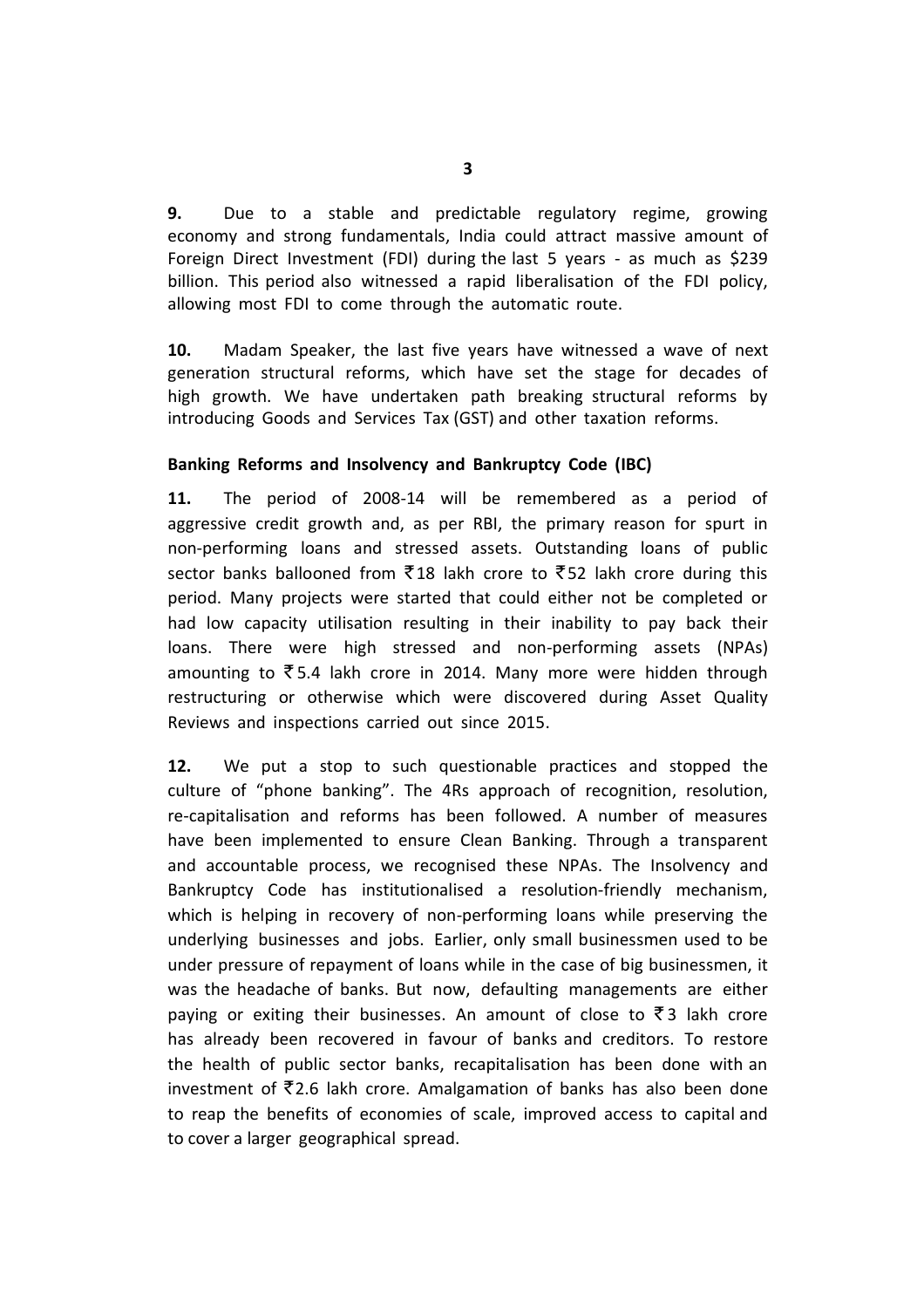## **Steps against corruption**

**13.** We have ushered in a new era of transparency. We have given a corruption free government. The Real Estate (Regulation and Development) Act, 2016 (RERA) and Benami Transaction (Prohibition) Act, 1988 are helping to bring transparency in the real estate sector. The Fugitive Economic Offenders Act, 2018 will help confiscate and dispose off the assets of economic offenders who escape the jurisdiction of the laws in India. Additionally, we conducted transparent auction of natural resources including coal and spectrum. We have walked the talk.

## **Cleanliness**

**14.** As a tribute to Mahatma Gandhi's 150th birth anniversary in 2019, our Government initiated the world's largest behavioural change movement with the Swachh Bharat Mission. India has achieved 98% rural sanitation coverage and as many as 5.45 lakh villages have been declared "Open Defecation Free." It is a holistic programme and has succeeded in changing the mindset of our people. With the people participation, they transformed it from a Government Scheme to a national movement. I thank the 130 core people of the nation for the success of Swacch Bharat Abhiyan who adopted it whole heartedly.

### **Poor and backward classes**

**15.** The poor have the first right on the resources of the nation. The Government while maintaining the existing reservation for SC/ST/Other Backward Classes, have now ensured 10% reservation in educational institutions and Government services for poors. In these institutions, around 25% extra seats (approximately 2 lakh) will be provided so that, there is no shortfall of presently available/reserved seats for any class.

**16.** To provide food grains at affordable prices to the poor and middle classes, about  $\bar{c}1,70,000$  crores were spent in the year 2018-19 which is almost double the amount of  $\bar{\xi}$  92,000 crores spent in the year 2013-14. We ensured that everyone gets food and none goes to sleep hungry.  $\bar{c}$ 60,000 crores are being allocated for MGNREGA in BE 2019-20. Additional amount would be provided if required.

**17.** We have worked to bridge the urban-rural divide in the country. Hon'ble Members in this August House, most of whom are from rural areas, will agree that several times in the past, only empty promises have been made to people living in our villages. During the last five years, we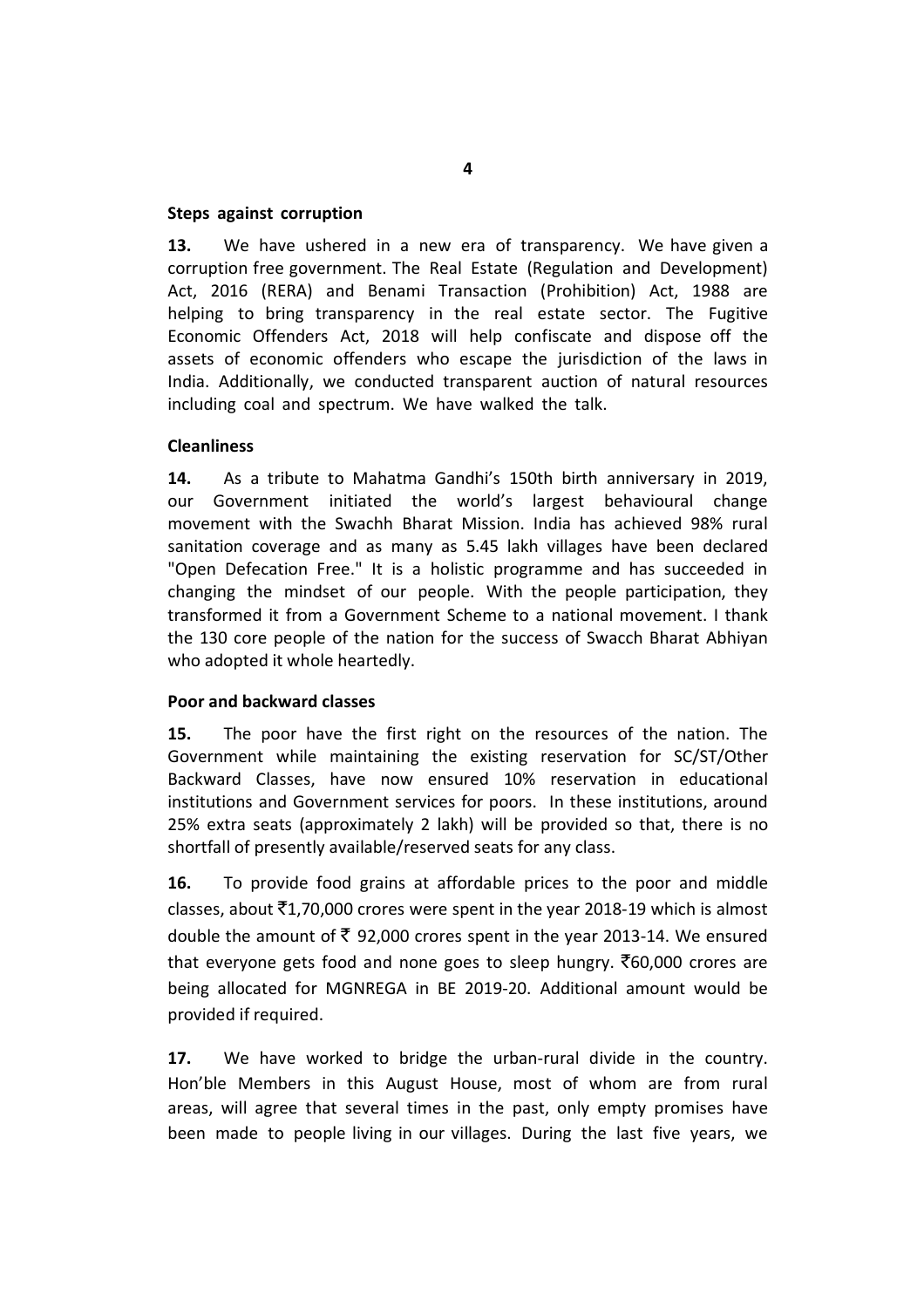have undertaken targeted expenditure to improve their quality of life in all its dimensions. Our aim, is to provide urban facilities in villages while keeping the soul of rural life intact.

**18.** Under the Pradhan Mantri Gram Sadak Yojana, construction of rural roads has been tripled. 15.80 lakh habitations out of a total of 17.84 lakh habitations have already been connected with pucca roads and work is going on to complete the rest very soon. Pradhan Mantri Gram Sadak Yojana (PMGSY) is being allocated  $\overline{5}$  19,000 crore in BE 2019-20 as against  $\bar{z}$  15,500 crore in RE 2018-19. There was time when a child used to reach school after walking on a foot trail, today the situation has changed and a bus can reach her/his village During the period 2014-18, a total number of 1.53 crore houses have been built under the Pradhan Mantri Awas Yojana.

**19.** Till the year 2014, about 2.5 crore families were forced to live the life of 18th centuary without electricity. Under 'Saubhagya Yojna', we provided free electricity connection to almost every household. By March, 2019, all willing families will get electricity connection. In mission mode, we have provided 143 crore LED bulbs with the participation of private sector. This has resulted into a savings of approximately  $\bar{\tau}$  50,000 crore per year in electricity bills of poor and middle class families.

**20.** Madam Speaker, past five years have seen massive scale up of health care. Earlier, a poor man used to be in dilemma whether to fulfil daily needs of the family or save the life of an ailing member. This situation has deeply pained our Hon'ble Prime Minister. We launched the world's largest healthcare programme, Ayushman Bharat, to provide medical treatment to nearly 50 crore people. Already close to 10 lakh patients have benefited for medical treatment which would have cost them  $\bar{\tau}$  3,000 crore through free treatment made available under the scheme. Lakhs of poor and middle class people are also benefiting from reduction in the prices of essential medicines, cardiac stents and knee implants, and availability of medicines at affordable prices through Pradhan Mantri Jan Aushadhi Kendras.

**21.** There are 21 AIIMS operating or being established in the country presently. 14 of these 21 AIIIMS have been announced since 2014. I am happy to announce setting up of new the  $22<sup>nd</sup>$  AIIMS in Haryana.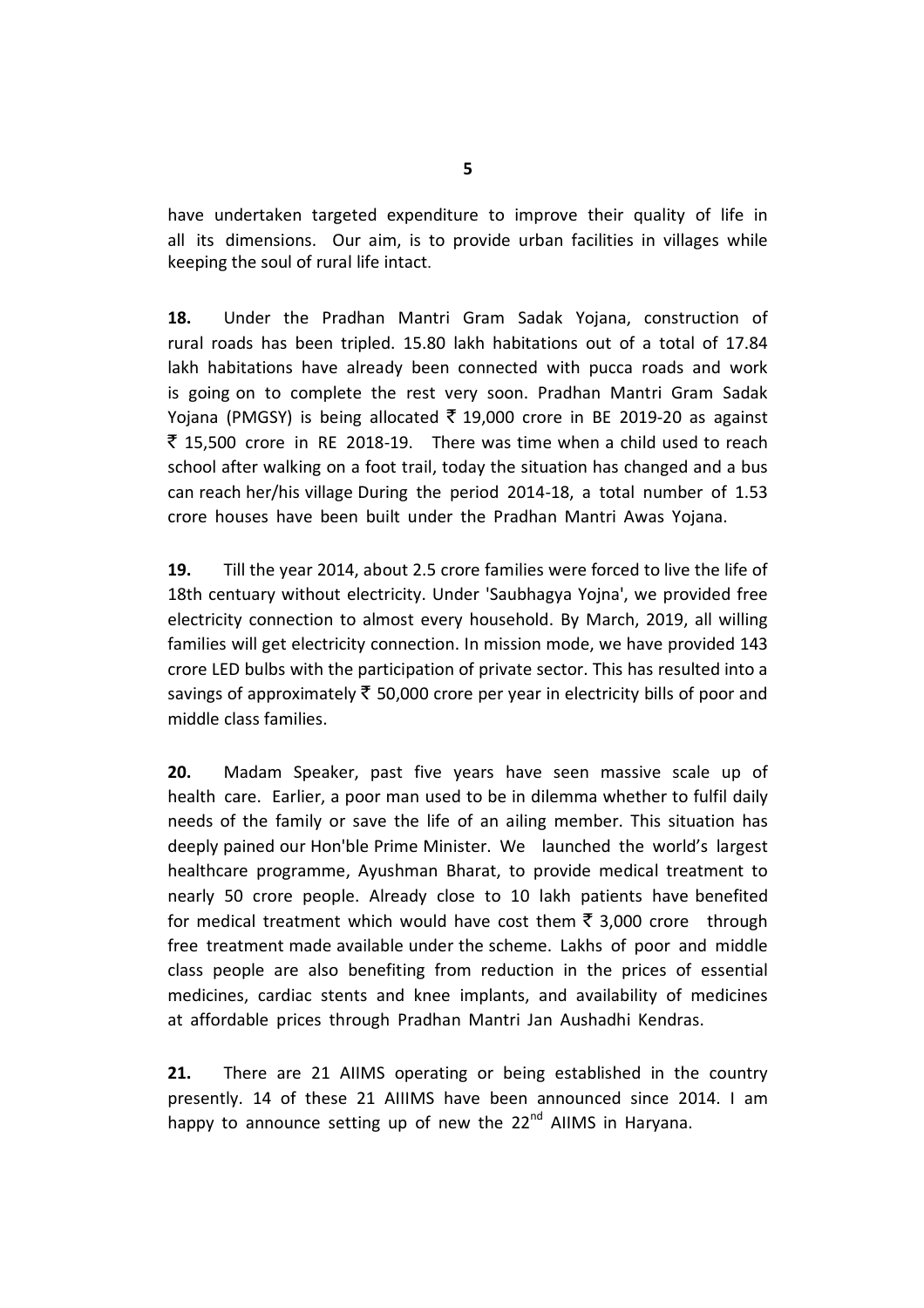**22.** The Aspirational Districts Programme is providing targeted development to the 115 most backward districts of the country. The programme has achieved notable results with improved performance on all indicators - health and nutrition, education, agriculture and water resources, financial inclusion and skill development.

## **Farmer's progress and Increase in Income**

**23.** Madam Speaker, our hard working farmers were not getting the full value of their produce. With an aim to double the income of farmers, our Government, for the first time in history has fixed the minimum support price (MSP) of all 22 crops at minimum 50% more than the cost.

**24.** Agriculture continues to be the main driver of the rural economy. Our hard-working farmers, supported by pro-farmer policies of our Government in the past four and half years, have produced agriculture commodities in record quantities. Declining prices of agricultural commodities in the international market and fall in food inflation in India since 2017-18, relative to non-food sector, have however, reduced the returns from farming. Small and fragmented land holding on account of repeated divisions has also contributed in decline in the income of the farmer family. Hence, there is a need for providing structured income support to the poor land-holder farmer families in the country for procuring inputs such as seeds, fertilizers, equipment, labour etc. and to meet other needs. Such support will help them in avoiding indebtedness as well and falling into clutches of money lenders.

**25.** To provide an assured income support to the small and marginal farmers, our Government is launching a historic programme namely "*Pradhan Mantri KIsan SAmman Nidhi (PM-KISAN)*". Under this programme, vulnerable landholding farmer families, having cultivable land upto 2 hectares, will be provided direct income support at the rate of  $\bar{\xi}$ 6,000 per year. This income support will be transferred directly into the bank accounts of beneficiary farmers, in three equal instalments of  $\bar{\tau}$  2,000 each. This programme will be funded by Government of India. Around 12 crore small and marginal farmer families are expected to benefit from this. The programme would be made effective from  $1<sup>st</sup>$  December 2018 and the first instalment for the period upto  $31<sup>st</sup>$  March 2019 would be paid during this year itself. This programme will entail an annual expenditure of  $\overline{5}$  75,000 crore.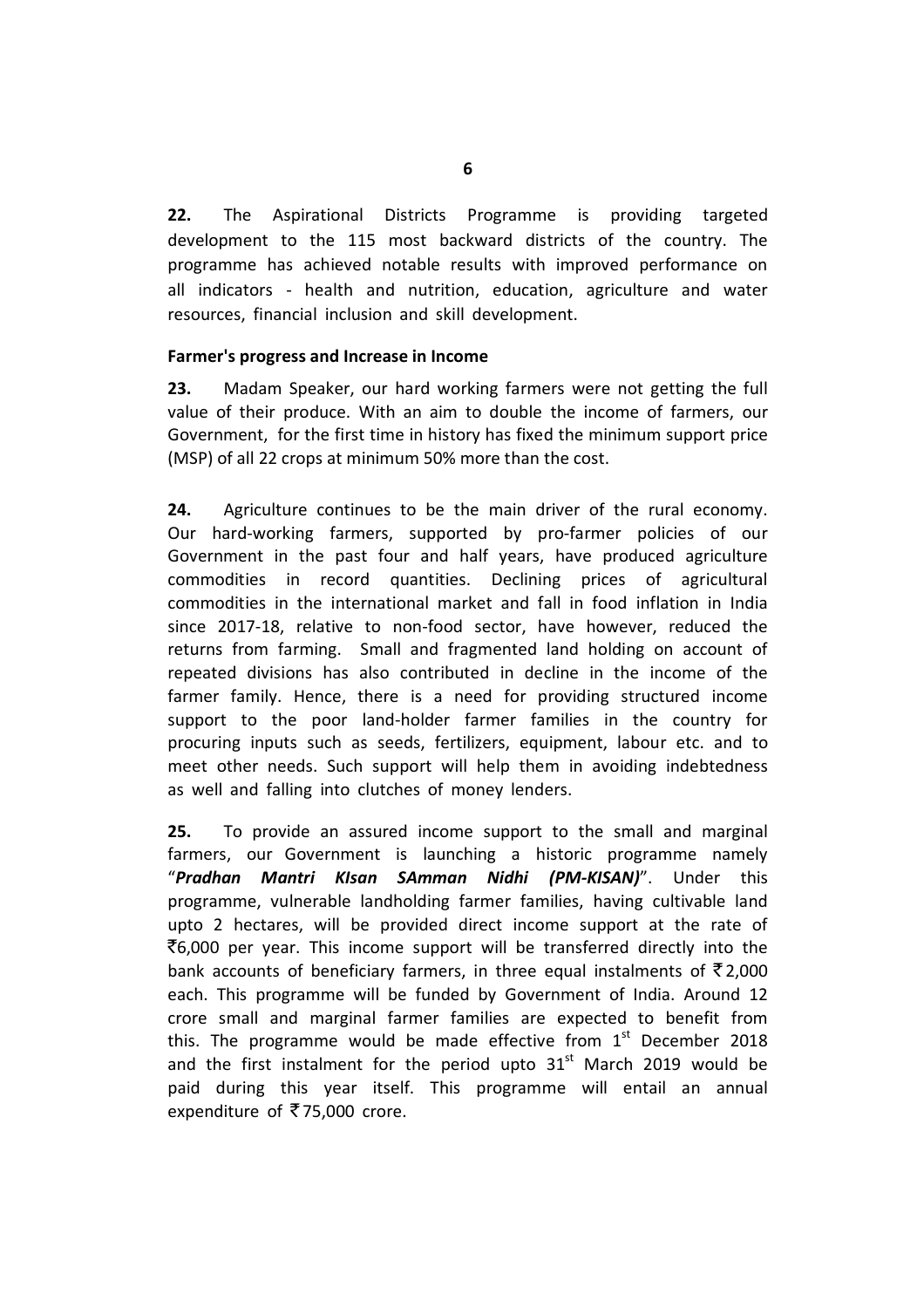**26.** PM-KISAN would not only provide assured supplemental income to the most vulnerable farmer families, but would also meet their emergent needs especially before the harvest season. PM-KISAN would pave the way for the farmers to earn and live a respectable living.

**27.** I propose an outlay of  $\bar{\tau}$  75,000 crore for PM-KISAN for the FY 2019-20. I am also providing  $\overline{5}$  20,000 crore in the Revised Estimates of FY 2018-19.

**28.** During the last five years, for providing affordable loans to farmers, the amount of interest subvention has been doubled. The crop loan to farmers increased to  $\bar{\xi}$ 11.68 lakh crore in year 2018-19. We have made genuine efforts to remove the hardships of farmers by providing them Soil Health Cards, quality seeds, irrigation scheme and Neem Coated Urea to remove shortage of fertilizers.

**29.** Animal Husbandry and Fisheries sector also needs considerable support. I have increased the allocation for Rashtriya Gokul Mission to  $\overline{5}750$ crore in the current year itself. I announce setting up of "Rashtriya Kamdhenu Aayog" to upscale sustainable genetic up-gradation of cow resources and to enhance production and productivity of cows. The Aayog will also look after effective implementation of laws and welfare schemes for cows.

**30.** India is the second largest fish producing nation in the world accounting for 6.3% of global production, registering an average annual growth of more than 7% in recent years. The sector provides livelihood to about 1.45 crore people at the primary level. To provide sustained and focused attention towards development of this sector, our Government has decided to create a separate **Department of Fisheries**.

**31.** In the last Budget, our Government announced the facility of extension of Kisan Credit Card scheme (KCC) to Animal Husbandry and Fisheries farmers. Now, I propose to provide the benefit of 2% interest subvention to the farmers pursuing the activities of animal husbandry and fisheries, who avail loan through Kisan Credit Card. Further, in case of timely repayment of loan, they will also get an additional 3% interest subvention.

**32.** To ensure provision of easy and concessional credit and to bring all farmers under KCC fold, our Government has decided to initiate a comprehensive drive with a simplified application form.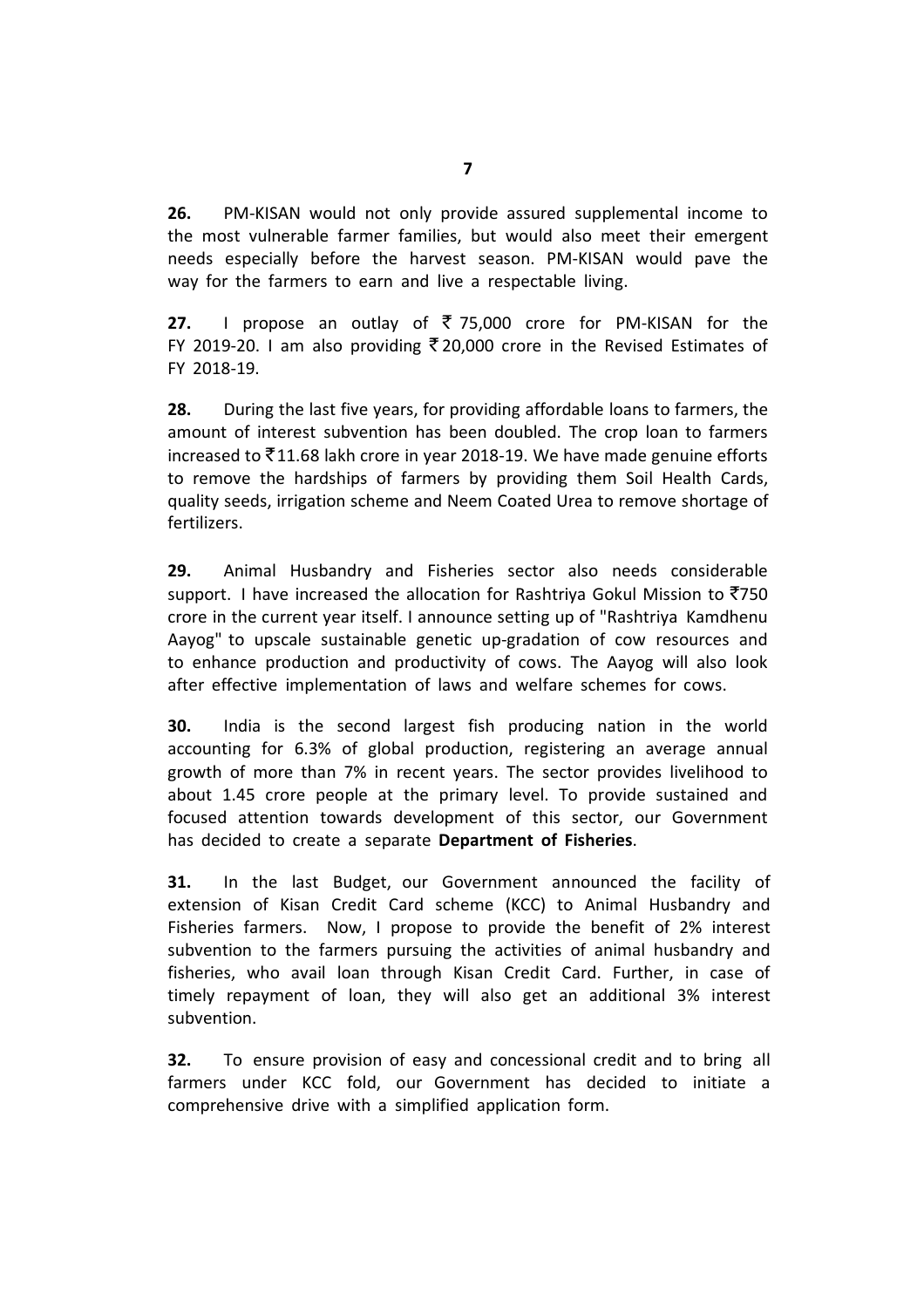**33.** When natural calamities strike, farmers are generally unable to repay their crop loans. Presently, the crop loans are rescheduled for such affected farmers and they get benefit of interest subvention of 2% only for the first year of the rescheduled loan. Our Government has now decided that all farmers affected by severe natural calamities, where assistance is provided from National Disaster Relief Fund (NDRF), will be provided the benefit of interest subvention of 2% and prompt repayment incentive of 3% for the entire period of reschedulement of their loans.

## **Labour and Workers Dignity**

**34.** Madam Speaker, our Government firmly believes that workmen and all the people working in Government services should get benefit of the fast growing economy. During the last five years India has witnessed industrial peace.

**35.** High growth and formalistation of the economy has led to the expansion of employment opportunities as shown in EPFO membership, which has increased by nearly 2 crore in two years reflecting formalisation of the economy and job creations.

**36.** After submission of the 7th Central Pay Commission Report, the recommendations were implemented immediately. The New Pension Scheme (NPS) has been liberalized. Keeping the contribution of the employee at 10%, we have increased the Government contribution by 4% making it 14%. Maximum ceiling of the bonus given to the labourers has been increased from ₹ 3,500 pm to ₹ 7,000 pm and the maximum ceiling of the pay has been increased from  $\bar{\tau}$  10,000 pm to  $\bar{\tau}$  21,000 pm. The ceiling of payment of gratuity has been enhanced from  $\bar{\tau}$  10 lakhs to  $\bar{\tau}$  20 lakhs. During the last five years the minimum wages of labourers of the all categories have been increased by 42%, which is the highest ever. The ceiling of ESI's eligibility cover has been increased from  $\bar{\tau}$  15,000 pm to  $\bar{\tau}$  21,000 pm. Minimum pension for every labourer has been fixed at  $\bar{\tau}$  1,000 per month. In the event of death of a labourer during service, the amount to be paid by EPFO has been enhanced from  $\bar{\xi}$  2.5 lakh to  $\bar{\xi}$  6 lakh. Under Anganwadi and Asha Yojana honorarium has been enhanced by about 50% for all categories of workers.

**37.** Half of India's GDP comes from the sweat and toil of 42 crore workers in the unorganised sector working as street vendors, rickshaw pullers, construction workers, rag pickers, agricultural workers, beedi workers, handloom, leather and in numerous other similar occupations. Domestic workers are also engaged in big numbers. We must provide them comprehensive social security coverage for their old age. Therefore, in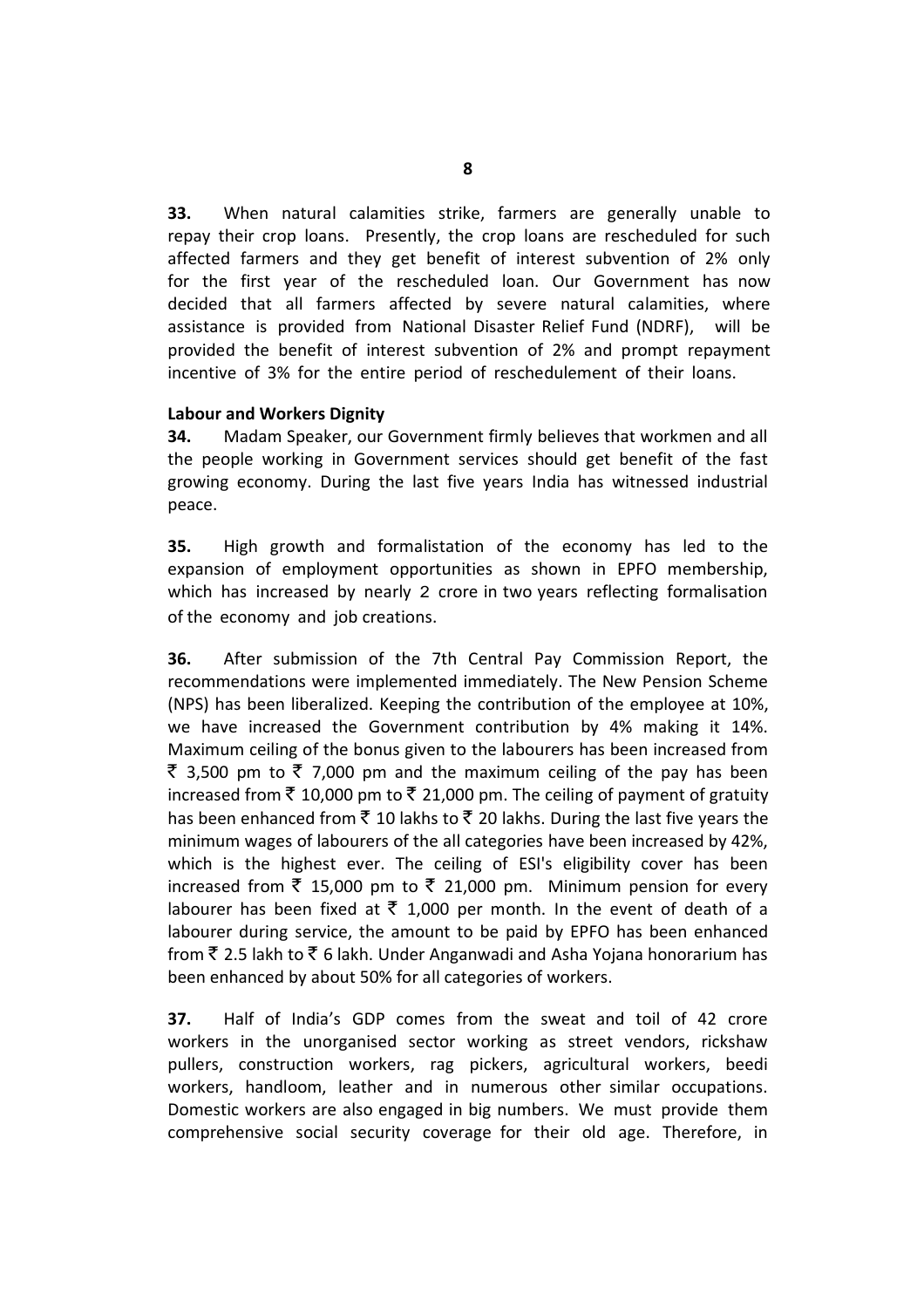addition to the health coverage provided under 'Ayushman Bharat' and life & disability coverage provided under 'Pradhan Mantri Jeevan Jyoti Bima Yojana' and 'Pradhan Mantri Suraksha Bima Yojana', our Government proposes to launch a mega pension yojana namely '*Pradhan Mantri Shram-Yogi Maandhan'* for the unorganised sector workers with monthly income upto  $\bar{\tau}$  15,000. This pension yojana shall provide them an assured monthly pension of  $\overline{5}$  3,000 from the age of 60 years on a monthly contribution of a small affordable amount during their working age. An unorganised sector worker joining pension yojana at the age of 29 years will have to contribute only  $\overline{5}$  100 per month till the age of 60 years. A worker joining the pension yojana at 18 years, will have to contribute as little as  $\overline{5}55$  per month only. The Government will deposit equal matching share in the pension account of the worker every month. It is expected that at least 10 crore labourers and workers in the unorganised sector will avail the benefit of '*Pradhan Mantri Shram-Yogi Maandhan'* within next five years making it one of the largest pension schemes of the world. A sum of  $\overline{5}500$  crore has been allocated for the Scheme. Additional funds will be provided as needed. The scheme will also be implemented from the current year.

**38.** Our Government is committed to reach the most deprived citizens of this country. To this end, the condition of the De-notified, Nomadic and Semi-Nomadic communities merits special attention. These communities are hard to reach, less visible, and therefore, frequently left out. The Nomadic and Semi-Nomadic communities move from place to place in search of a livelihood. The Renke Commission and the Idate Commission have done commendable work to identify and list these communities. A Committee under NITI Aayog will be set up to complete the task of identifying De-notified, Nomadic and Semi-Nomadic communities not yet formally classified. Our Government will also set up a Welfare Development Board under the Ministry of Social Justice and Empowerment specifically for the purpose of implementing welfare and development programmes for De-notified, Nomadic and Semi-Nomadic communities. The Board shall ensure that special strategies are designed and implemented to serve these hard-to-reach communities.

## **Women's development to women led development**

**39.** Madam Speaker, in our Election Manifesto, we had promised that we will transform the quality of life of women in rural India by providing cleaner fuel. For securing the health of every home-maker in rural areas and to ensure that she does not have to shed tears for cooking food to nourish her family, our Government embarked upon a programme to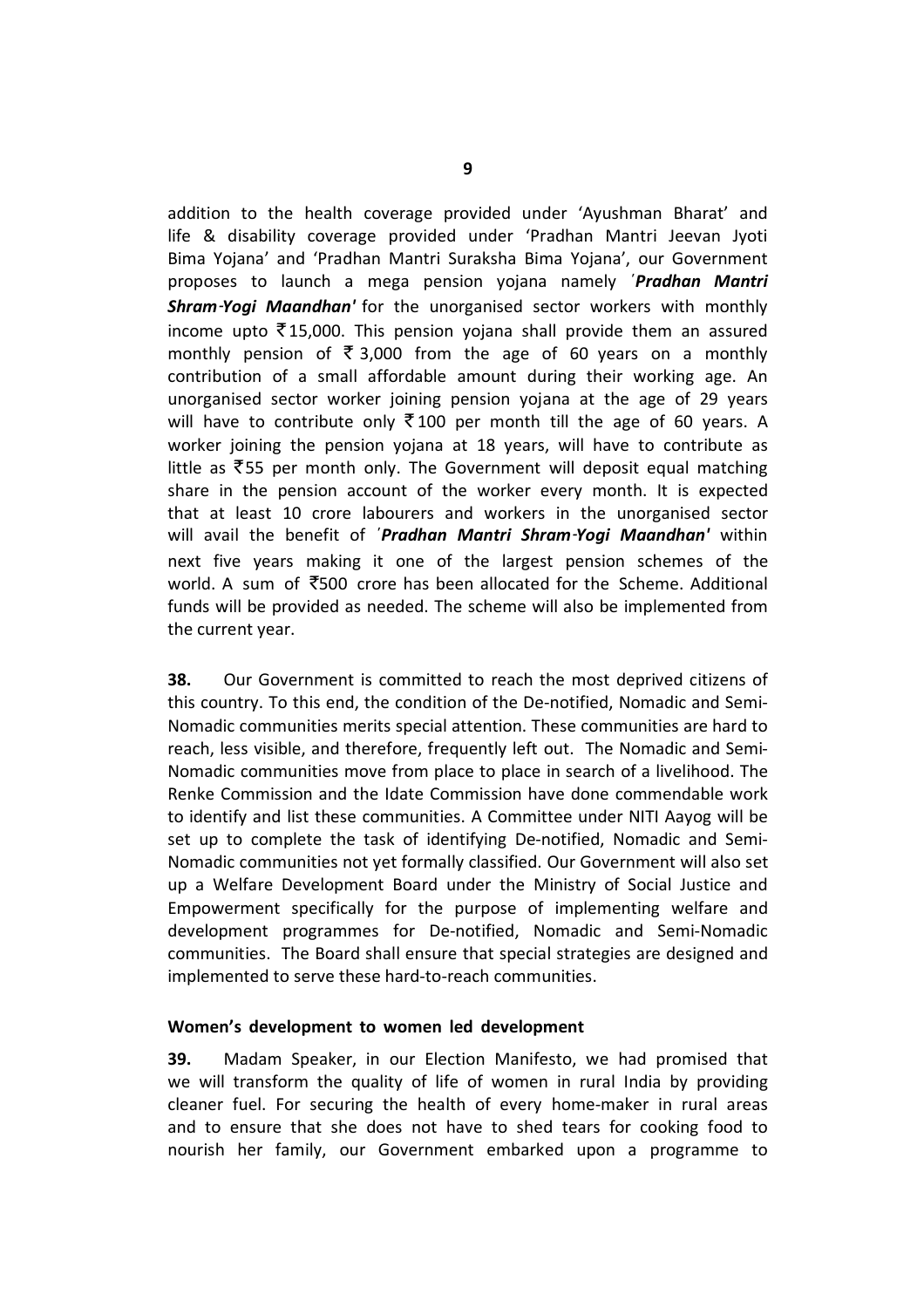deliver 8 crore free LPG connections under the Ujjwala Yojana. More than 6 crore connections have already been given and the remaining will get free gas connections by next year. Ujjwala is a remarkable success story of our Government programme, defined by a bold yet practical Vision of a responsible and compassionate leadership.

**40.** More than 70% of the beneficiaries of Pradhan Mantri MUDRA Yojana are women who are getting affordable and collateral-free loans to start their own businesses. Amongst many measures, benefits of Maternity leave of 26 weeks and Pradhan Mantri Matru Vandana Yojana for pregnant women have provided financial support to women while empowering them to participate in work.

## **Empowering Youth to fulfil their potential**

**41.** India is amongst the most youthful nations in the world. Through Pradhan Mantri Kaushal Vikas Yojana, over 1 crore youth are being trained to help them earn a livelihood. We have harnessed युवा शक्ति through self-employment schemes including MUDRA, Start-up India and Stand-up India. Under MUDRA Yojana 15.56 crore loans have been disbursed amounting to  $\bar{\mathfrak{Z}}$ 7,23,000 crore. The concept of employment is changing all over the world, now the employment generation is not confined merely to Government services or factories. With job seekers becoming job creators, India has become the world's second largest start-up hub. We are proud of the hard work and innovative ideas of our youth.

**42.** In order to take the benefits of Artificial Intelligence and related technologies to the people, a National Programme on 'Artificial Intelligence' has been envisaged by our Government. This would be catalysed by the establishment of the National Centre on Artificial Intelligence as a hub along with Centres of Excellence. Nine priority areas have been identified. A National Artificial Intelligence portal will also be developed soon.

### **Empowering MSMEs and Traders**

**43.** Government has undertaken many effective steps to strengthen MSME sector, which provides employment to crores of people. Recently, a scheme of sanctioning loans upto  $\bar{\xi}$  1 crore in 59 minutes has been launched. GSTregistered SME units will get 2% interest rebate on incremental loan of  $\bar{z}$  1 Crore. The requirement of sourcing from SMEs by Government enterprises has been increased to 25%. Of this, the material to the extent of at least 3% will be sourced from women owned SMEs.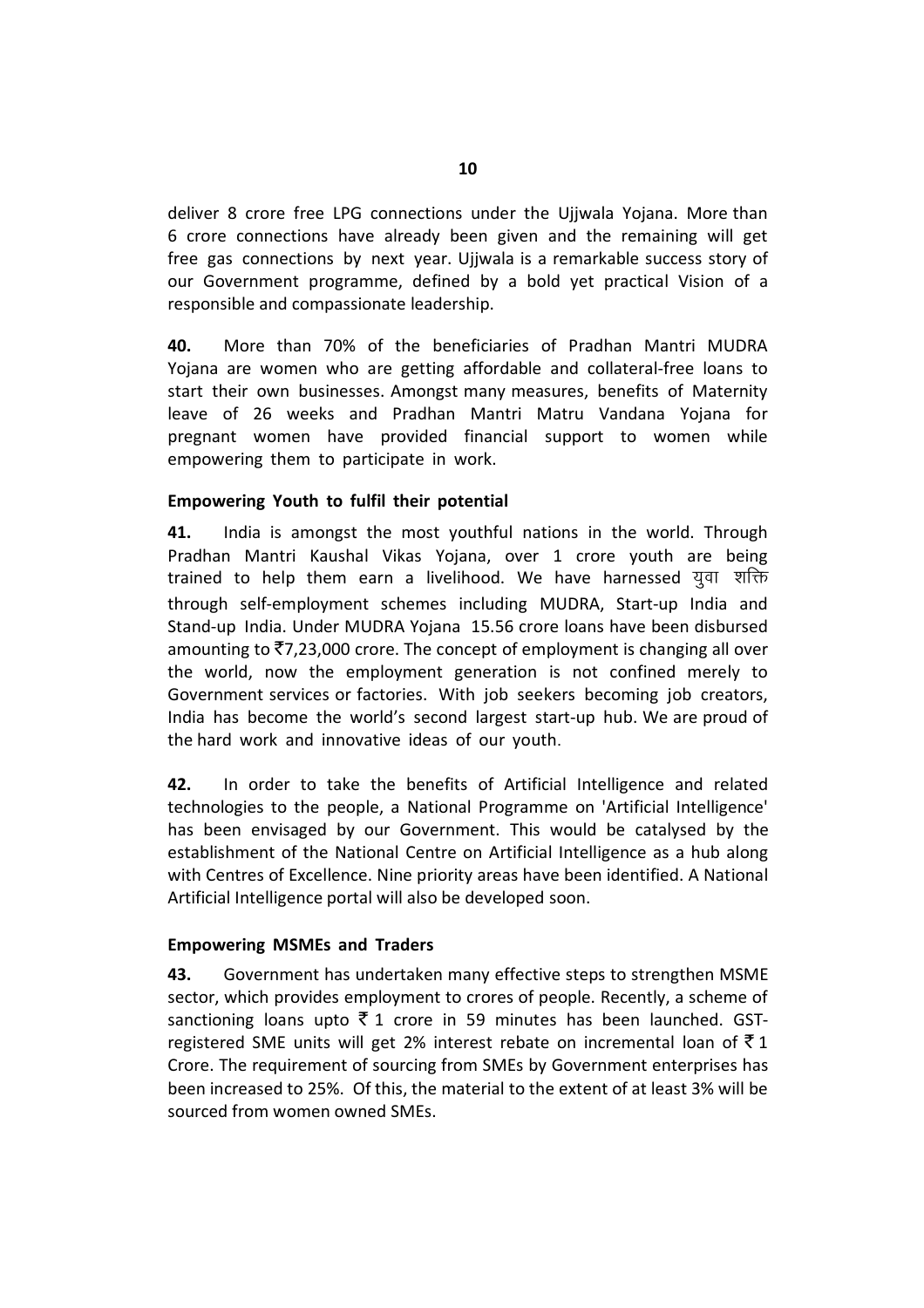**44.** Government e-Marketplace (GeM), created by our Government two years ago, has transformed public procurement by making it fully transparent, inclusive and efficient. MSMEs have an opportunity to sell their products through GeM. Transactions of over  $\bar{\tau}$  17,500 crore have taken place, resulting in average savings of 25-28%. The GeM platform is now being extended to all CPSEs.

**45.** We have focussed on supporting domestic trade and services. Our Government has recently assigned the subject of "promotion of internal trade including retail trading and welfare of traders, and their employees" to the Department of Industrial Policy and Promotion, which will now be renamed as the Department for Promotion of Industries and Internal Trade.

## **Strengthening Defence and National Security**

**46.** Madam Speaker, our soldiers protect our borders in tough conditions. They are our pride and honour. We also respected their dignity. In our Election Manifesto, we had promised to implement One Rank One Pension (OROP). This was pending for the last 40 years and has been resolved by us. The previous Governments announced it in three budgets but sanctioned a mere  $\bar{\xi}$  500 crore in 2014-15 Interim Budget; in contrast we have already disbursed over  $\bar{\tau}$  35,000 crore after implementing the Scheme in its' true spirit. The Government also announced substantial hike in the Military Service Pay (MSP) of all service personnel and special allowances given to Naval and Air Force personnel deployed in high risk duties.

**47.** Our Defence Budget will be crossing ₹ 3,00,000 crore for the first time in 2019-20. For securing our borders and to maintain preparedness of the highest order, if necessary, additional funds would be provided.

## **Supporting Indians across the world**

**48.** Today, all persons of Indian origin feel secure that their motherland Bharat cares for them and at times of need will support them. India's transformation has inculcated a sense of pride and respect for Indians and persons of Indian origin across the globe. We have taken several initiatives to strengthen their connect with India, facilitate their investment in India and ease their travel.

## **Infrastructure development**

**49.** Infrastructure is the backbone of any nation's development and quality of life. Whether it is highways or railways or airways or even digi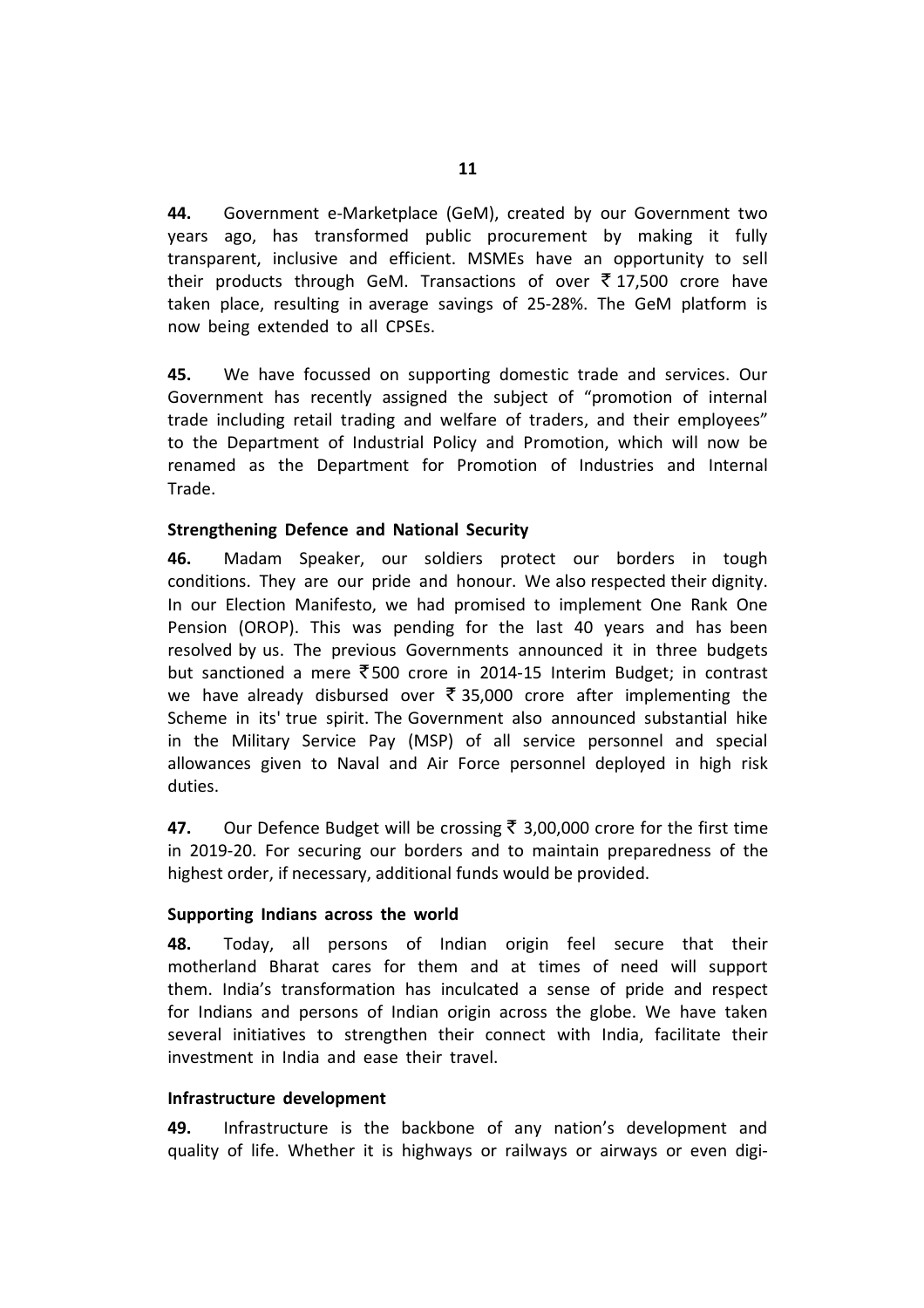ways, we have gone beyond incremental growth to attain transformative achievements.

**50.** Because of 'UDAAN Scheme', today an ordinary citizen is also travelling by air. The number of operational airports has crossed 100 with the commissioning of the Pakyong airport in Sikkim. Domestic passenger traffic has doubled during the last five years leading to large number of jobs being created also. Today, India is the fastest highway developer in the world with 27 kms of highways built each day. Projects stuck for decades like the Eastern Peripheral Highway around Delhi or the Bogibeel rail-cumroad bridge in Assam and Arunachal Pradesh have been completed. The flagship programme of Sagarmala along the coastal areas of the country will develop ports for faster handling of import and export cargo. For the first time, container freight movement has started on inland waterways from Kolkata to Varanasi. Our Government will introduce container cargo movement to the North East as well, by improving the navigation capacity of the Brahmaputra river.

**51.** Indian Railways has experienced the safest year in its history. All Unmanned Level Crossings on broad gauge network have been eliminated. Introduction of the first indigenously developed and manufactured semi high-speed "Vande Bharat Express" will give the Indian passengers world class experience with speed, service and safety. This major leap in wholly developed technology by our engineers will give an impetus to the Make in India programme and create jobs. Capital support from the budget for railways is proposed at  $\overline{\xi}$  64,587 crore in 2019-20 (BE). The Railways' overall capital expenditure programme is of  $\bar{\tau}$  1,58,658 crore. The Operating Ratio is expected to improve from 98.4% in 2017-18 to 96.2% in 2018-19 (RE) and further to 95% in 2019-20 (BE).

**52.** India provided leadership to the global effort to address the problem of climate change. Our commitment to promote renewable energy is reflected in setting up the International Solar Alliance, the first treaty based international inter-governmental organisation headquartered in India. India's installed solar generation capacity has grown over ten times in last five years. This sector is now creating lakhs of new age jobs.

**53.** India's import dependence on crude oil and natural gas has been a source of big concern to our Government. While we have taken a large number of measures to moderate the increasing demand through usage of bio fuel and alternate technologies, urgent action is needed to increase hydrocarbon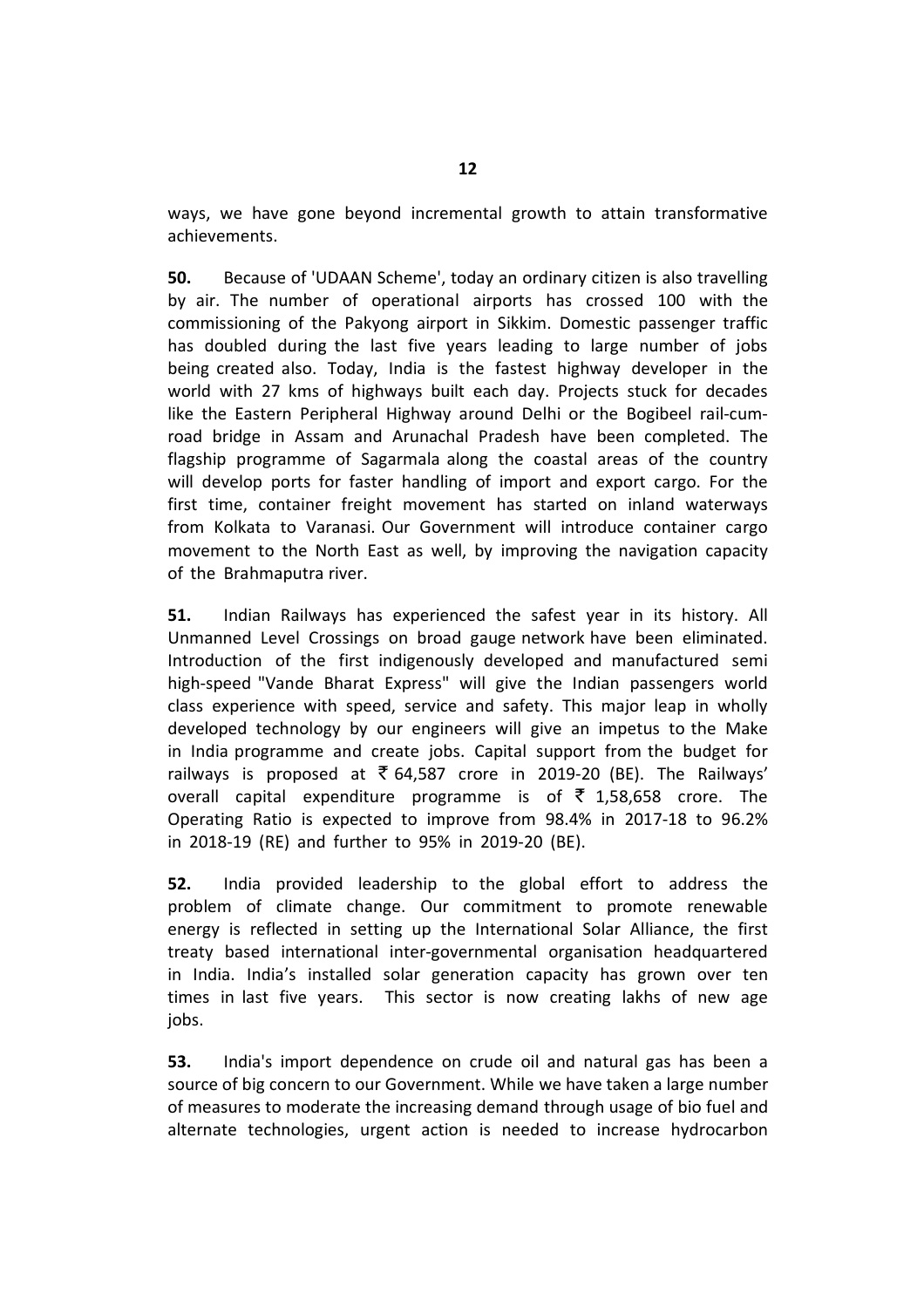production to reduce imports. A high level Inter-Ministerial Committee, constituted by our Government, has made several specific recommendations, including transforming the system of bidding for exploration, changing from revenue sharing to exploration programme for Category II and III basins. The Government is in the process of implementing these recommendations.

**54.** The people of North East have also received significant benefits of infrastructure development. Arunachal Pradesh came on the air map recently and Meghalaya, Tripura and Mizoram have come on India's rail map for the first time. Allocation for the North Eastern Areas is being proposed to be increased by 21% to  $\overline{5}$  58,166 crore in 2019-20 BE over 2018-19 BE.

## **Digital India Revolution**

**55.** Madam Speaker, India is now leading the world in the consumption of mobile data. Monthly consumption of mobile data increased by over 50 times in the last five years. The cost of data and voice calls in India is now possibly the lowest in the world. Today, under Make in India, mobile and parts manufacturing companies have increased from 2 to more than 268 providing huge job opportunities. More than 3 lakh Common Service Centres (CSCs) employing about 12 lakh people, are digitally delivering several services to the citizens. The Common Service Centres are expanding their services and also creating digital infrastructure in the villages, including connectivity, to convert the villages into Digital Villages. The Government will make 1 lakh villages into Digital Villages over next five years.

**56.** Jan Dhan-Aadhaar-Mobile (JAM) and Direct Benefit Transfer have been game changers. Bank nationalisation was first done 50 years ago, but a large part of the country was still left out of the economic mainstream with no access to formal banking. In the last five years, nearly 34 crore Jan Dhan bank accounts were opened. Aadhaar is now near universally implemented. This has helped ensure the poor and middle class receive the benefits of Government schemes directly in their bank accounts by eliminating middlemen.

## **Entertainment**

**57.** Entertainment industry is a major employment generator. To promote entertainment industry - Single window clearance for ease of shooting films, available only to foreigners, is now going to be made available to Indian filmmakers as well. Regulatory provisions will rely more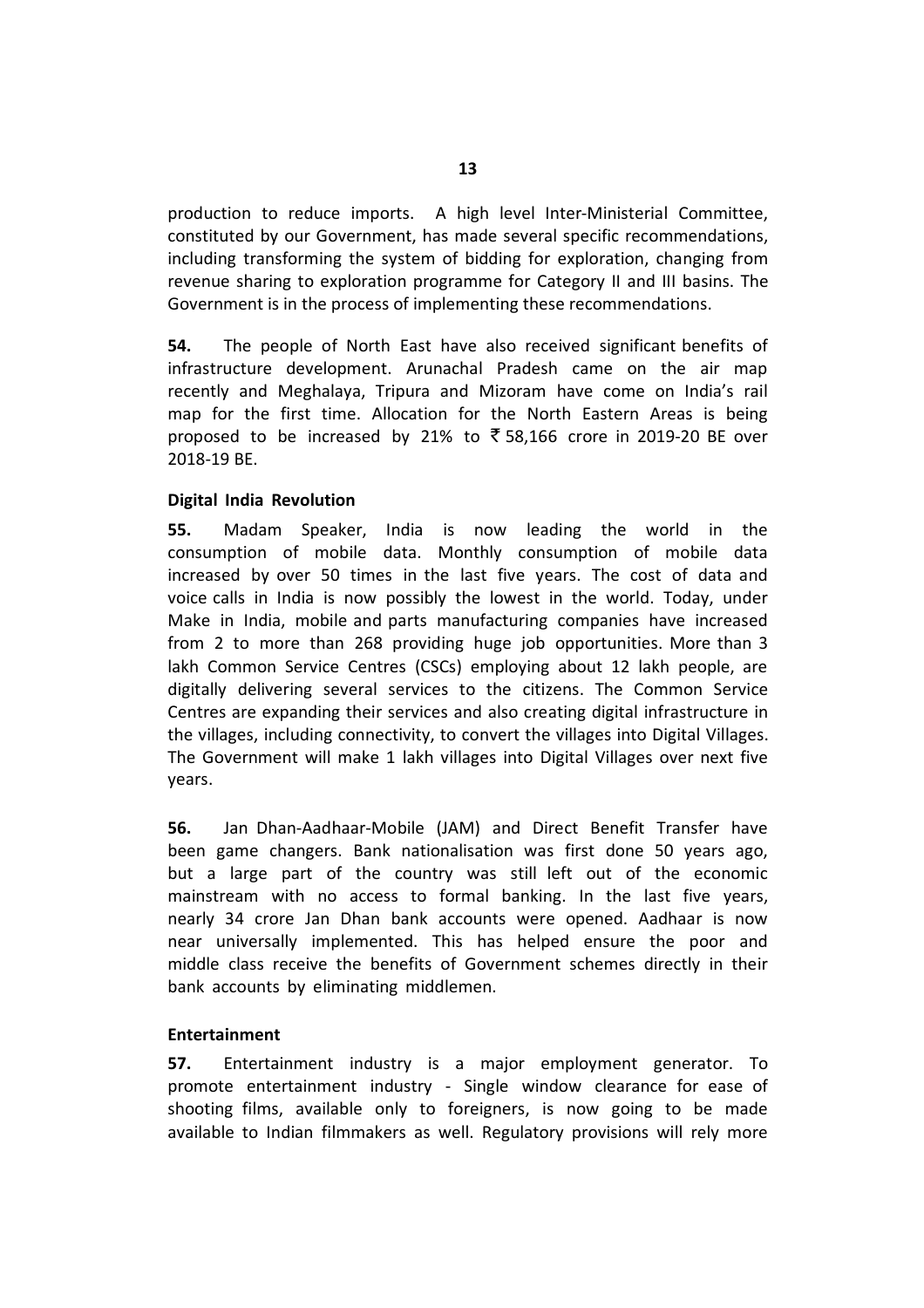on self-declaration. We will also introduce anti-camcording provisions in the Cinematograph Act to control the menace of piracy.

## **Simplification of Direct Tax System to benefit Tax-payers**

**58.** Madam Speaker, for making the life of our direct tax-payers easy, we reduced tax rates, more for the common man and middle class, and made the interface with the tax department much simpler and largely faceless. Due to this, the tax collections increased significantly from  $\bar{\tau}$  6.38 Lakh crore in 2013-14 to almost  $\overline{5}$  12 lakh crore this year. The number of returns filed have also increased from 3.79 crore to 6.85 crore showing 80% growth in tax base. I thank the honest taxpayers of India for reposing faith in our Government. Let me assure them that we have used their contribution to serve the poor and create better infrastructure.

**59.** The Income Tax Department now functions online. Returns, assessments, refunds and queries are all undertaken online. Last year, 99.54% of the income-tax returns were accepted as they were filed. Our Government has now approved a path breaking, technology intensive project to transform the Income-tax Department into a more assesseefriendly one. All returns will be processed in twenty-four hours and refunds issued simultaneously. Within the next two years, almost all verification and assessment of returns selected for scrutiny will be done electronically through anonymised back office, manned by tax experts and officials, without any personal interface between taxpayers and tax officers.

**60.** Reducing the tax burden on middle class has always been our priority ever since our Government took over in 2014. We increased the basic exemption limit from  $\bar{z}$  lakh to  $\bar{z}$  2.5 Lakh and gave tax rebate so that no tax was payable by persons having income up to  $\bar{z}$  a lakh. We also reduced the tax rate from 10% to 5% for the tax slab of  $\overline{z}$ 2.5 lakh to  $\overline{\xi}$  5 lakh and introduced Standard Deduction of  $\overline{\xi}$  40,000 for the salaried class. Deduction of savings under section 80C was increased from  $\bar{z}$  1 lakh to  $\bar{z}$  1.5 lakh. Deduction of interest for self-occupied house property was raised from  $\overline{5}1.5$  lakh to  $\overline{5}2$  lakh.

**61.** Special benefits and incentives were also given to small businesses and start-ups. Overall compliance processes were simplified. Threshold limit for presumptive taxation of business was raised from  $\bar{z}$  1 crore to  $\bar{z}$  2 crore. The benefit of presumptive taxation was extended for the first time to small professionals fixing threshold limit at  $\bar{z}$ 50 lakh. In order to promote a less cash economy, the presumptive profit rate has been reduced from 8% to 6%. The tax rate for companies with turnover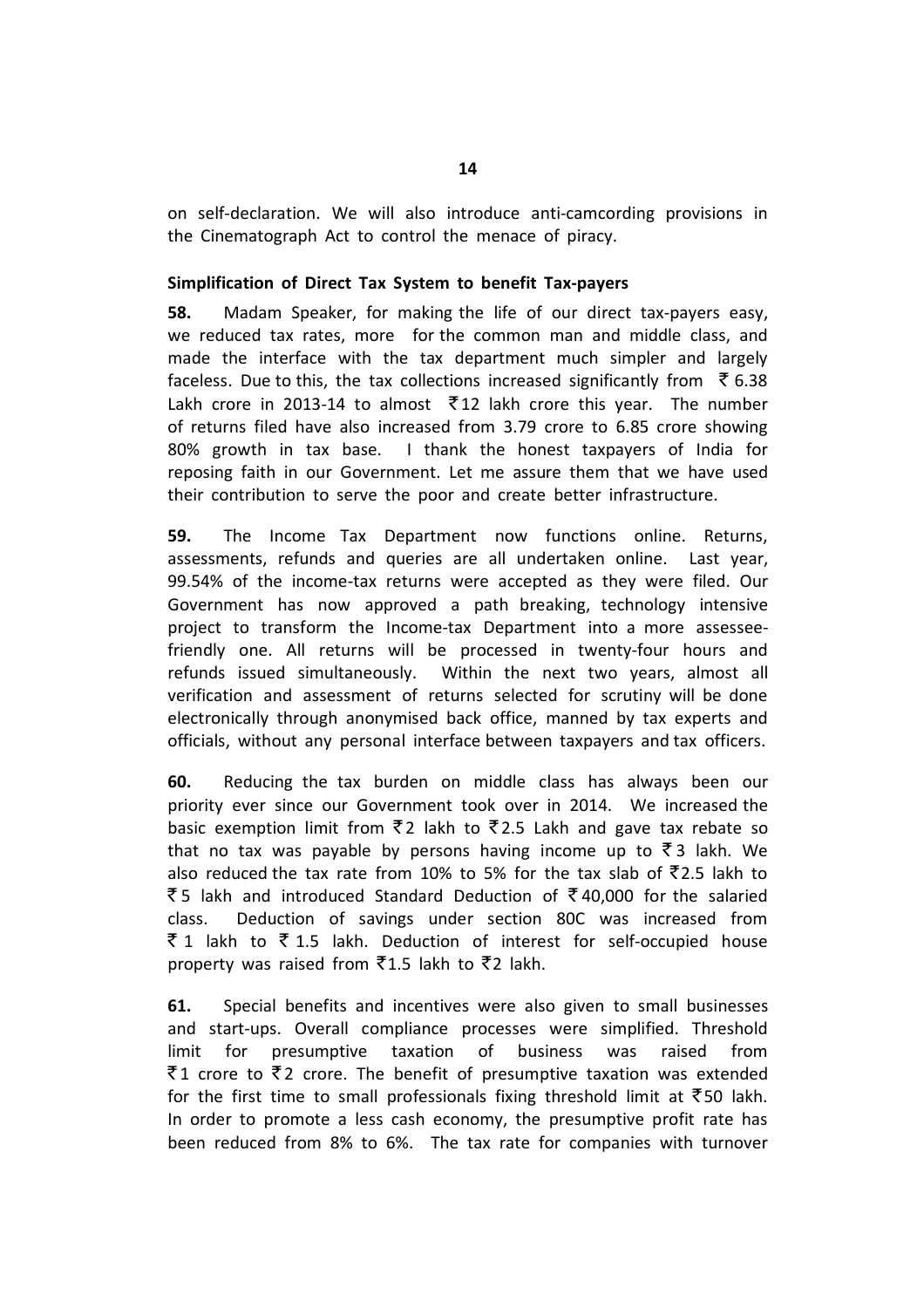of up to  $\overline{5}250$  crore, covering almost 99% of the companies, was reduced to 25% which was also applicable to new manufacturing companies without any turnover limits.

## **GST Reform for benefit to consumers and businesses**

**62.** The Goods and Services Tax (GST) reforms lingered on during the previous Government for almost a decade. Our Government implemented the GST, which is undoubtedly the biggest taxation reform undertaken since Independence. Seventeen different taxes levied by the Central and State/UT Governments with cascading effect of tax on tax, were consolidated into one GST. India became a common market. GST has resulted in increased tax base, higher collections and ease of trade. This will reduce the interface between the tax payer and the Government for day-to-day operations and assessments. Now returns are fully online and e-way bill system is in place. Inter-state movements have become faster, more efficient, and hassle free with no Entry Tax, check posts, and truck queues.

**63.** The high taxation levied on multiple commodities in the pre-GST regime has been rationalised and the burden on the consumer, especially the poor and the middle class, has been significantly reduced. The GST Council, comprising the Centre and States/UTs, finalised the GST rates collectively mostly lower than pre-GST rates. Since then, GST has been continuously reduced providing relief of about  $\bar{\tau}$  80,000 crore annually to consumers. Most items of daily use of the poor and middle class are now in the 0% or 5% tax slab. Cinema goers who were subjected to multiple taxes up to 50% are mostly paying much lower tax at 12% now. Our Government wants the GST burden on home buyers to be reduced and accordingly we have moved the GST Council to appoint a Group of Ministers to examine and make recommendations in this regard at the earliest.

**64.** GST aims to benefit small traders, manufacturers and service providers. Exemptions from GST for small businesses has been doubled from  $\bar{z}$  20 lakh to  $\bar{z}$  40 lakh. Further, small businesses having turnover up to  $\bar{\mathfrak{c}}$  1.5 crore have been given an attractive composition scheme wherein they pay only 1% flat rate and have to file one annual return only. Similarly, small service providers with turnover upto  $\bar{z}$ 50 lakhs can now opt for composition scheme and pay GST at 6% instead of 18%. More than 35 lakh small traders, manufacturers and service providers will benefit from these trader friendly measures. Soon, businesses comprising over 90% of GST payers will be allowed to file quarterly return.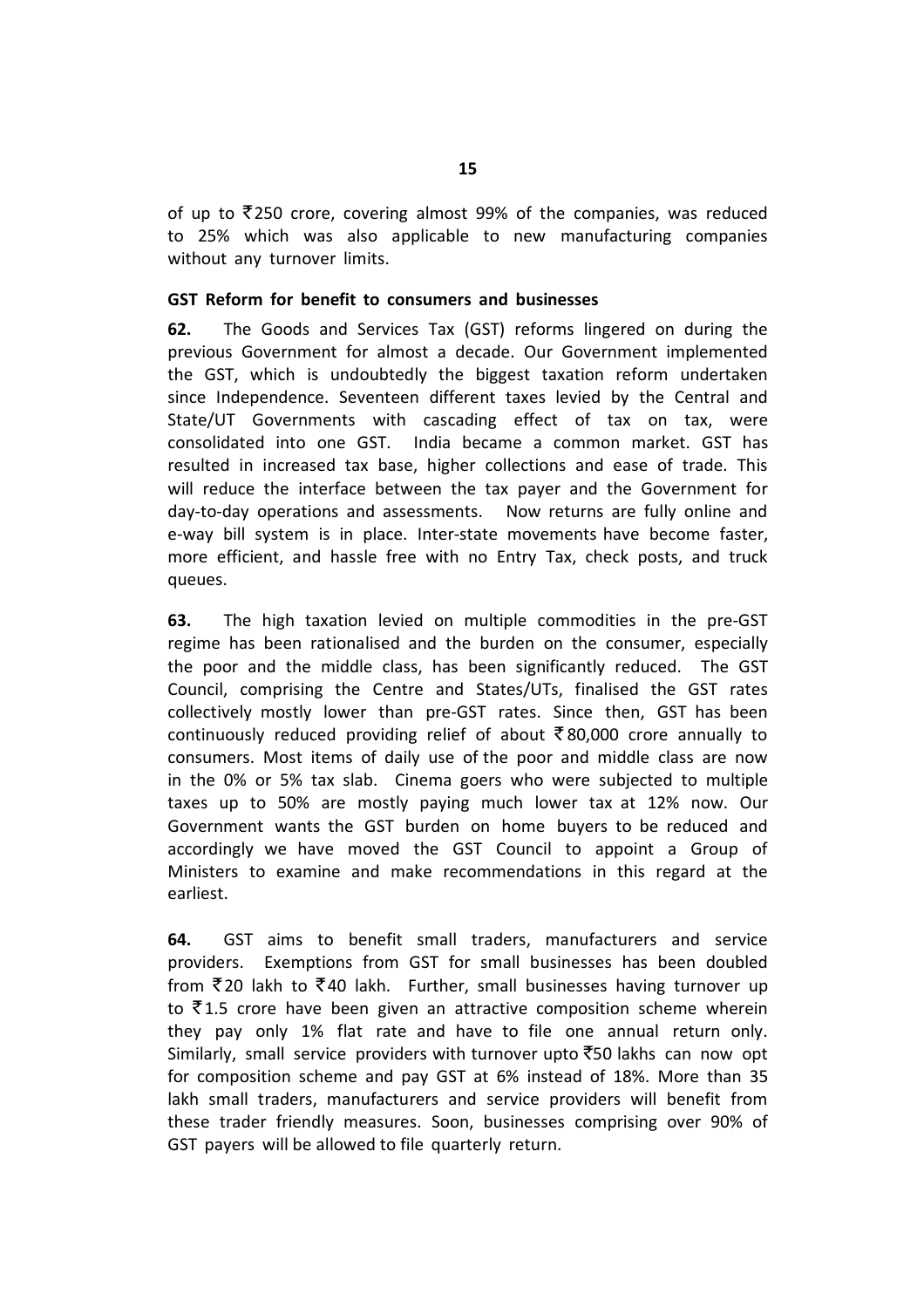**65.** In spite of such major rate reductions and relaxations, revenue trends are encouraging. The average monthly tax collection in the current year is  $\overline{\xi}$  97,100 crore per month as compared to  $\overline{\xi}$  89,700 crore per month in the first year. The State revenues are improving with guaranteed 14% annual revenue increase for the first five years.

## **Customs and Trading Across Border Reforms**

**66.** To promote the "Make in India" initiative, we have undertaken rationalization of customs duties and procedures. Our Government has abolished duties on 36 capital goods. A revised system of importing dutyfree capital goods and inputs for manufacture and export has been introduced, along with introduction of single point of approval under section 65 of the Customs Act. Indian Customs is introducing full and comprehensive digitalization of export/import transactions and leveraging RFID technology to improve export logistics.

### **Demonetisation and Drive against Black Money**

**67.** Our Government is committed to eliminating the ills of black money from our country. The anti-black money measures taken by us during the last four and half years in the form of Black Money Law, the Fugitive Criminal Offenders Act, and Demonetisation, have brought undisclosed income of about  $\bar{\tau}$  1,30,000 crore to tax, led to seizure and attachment of assets worth approximately  $\overline{\xi}$  50,000 crore, and compelled holders of large cash currency to disclose their source of earnings. During this period, Benami assets worth  $\bar{\xi}$  6,900 crore and foreign assets worth  $\bar{z}$ 1,600 crore have been attached. As many as 3,38,000 shell companies have been detected and de-registered, and their directors disqualified. Growth of 18% in direct tax collection in 2017-18 and increase in tax base by as many as 1.06 crore people filing income tax returns for the first time in FY 2017-18 is mainly on account of demonetization.

## **Vision for the next Decade**

**68.** Madam Speaker, the NDA Government headed by Hon'ble Prime Minister Shri Narendra Modi has laid the foundation for India's growth and development for times to come. We have resolved many problems which were coming in the way of realising our full potential as a society and an economy. We are poised to become a Five Trillion Dollar Economy in the next five years and aspire to become a Ten Trillion Dollar Economy in the next 8 years thereafter.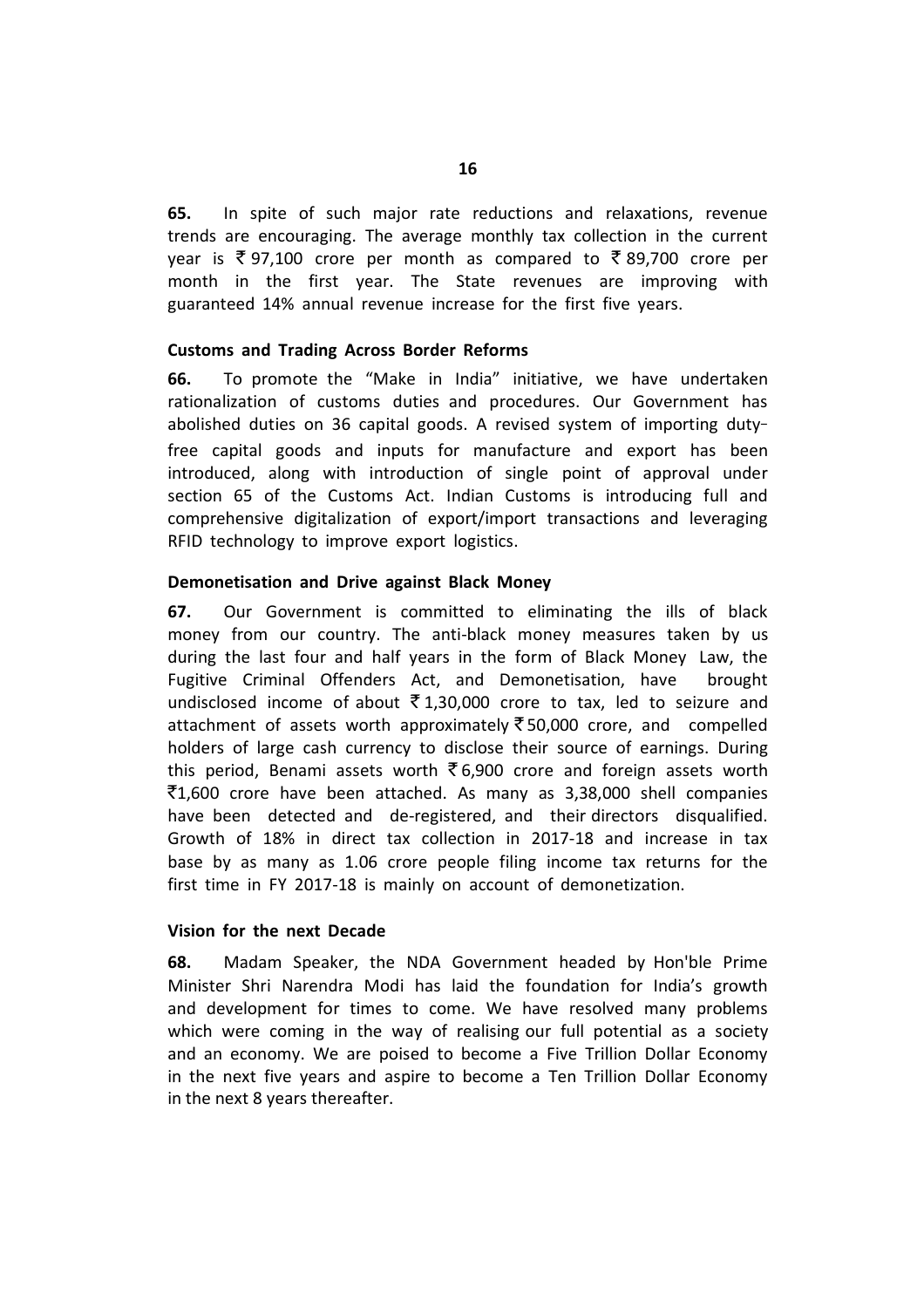**69.** In the Indian ethos, anything which is good is supposed to bestow, cause, create and do good in all ten directions. I will, therefore, layout our vision for ten most important dimensions in 2030.

**70.** The First Dimension of this Vision will be to build physical as well as social infrastructure for a ten Trillion Dollar economy and to provide ease of living. It will comprise next generation infrastructure of roads, railways, seaports, airports, urban transport, gas and electric transmission and inland waterways. On the social infrastructure side, every family will have a roof on its head and will live in a healthy, clean and wholesome environment. We will also build a quality, science oriented educational system with Institutes of Excellence providing leadership at the top.

**71.** The Second dimension of our Vision is to create a Digital India reaching every sector of the economy, every corner of the country and impacting the life of all Indians. Digital Infrastructure and digital economy of 2030 will be built upon the successes achieved in recent years in digitisation of Government processes and private transactions. Our youth will lead us in this endeavour with innumerable start-ups creating digital India, and millions of jobs in this eco-system.

**72.** Making India a pollution free nation with green Mother Earth and blue skies is the Third Dimension of our Vision. This India will drive on Electric Vehicles with Renewables becoming a major source of energy supply. India will lead the world in the transport revolution through electric vehicles and energy storage devices, bringing down importdependence and ensuring energy security for our people.

**73.** Expanding rural industrialisation using modern digital technologies to generate massive employment is the Fourth Dimension of our Vision. This will be built upon the Make in India approach to develop grass-roots level clusters, structures and mechanisms encompassing the MSMEs, village industries and start-ups spread in every nook and corner of the country. India is now on the way to becoming a global manufacturing hub in various sectors including automobiles and electronics, defence and medical devices.

**74.** Our rivers and water bodies are our life supporting assets. Our Government has worked vigorously for cleaning River Ganga. Fifth Dimension of our Vision for India of 2030 is Clean Rivers, with safe drinking water to all Indians, sustaining and nourishing life and efficient use of water in irrigation using micro-irrigation techniques.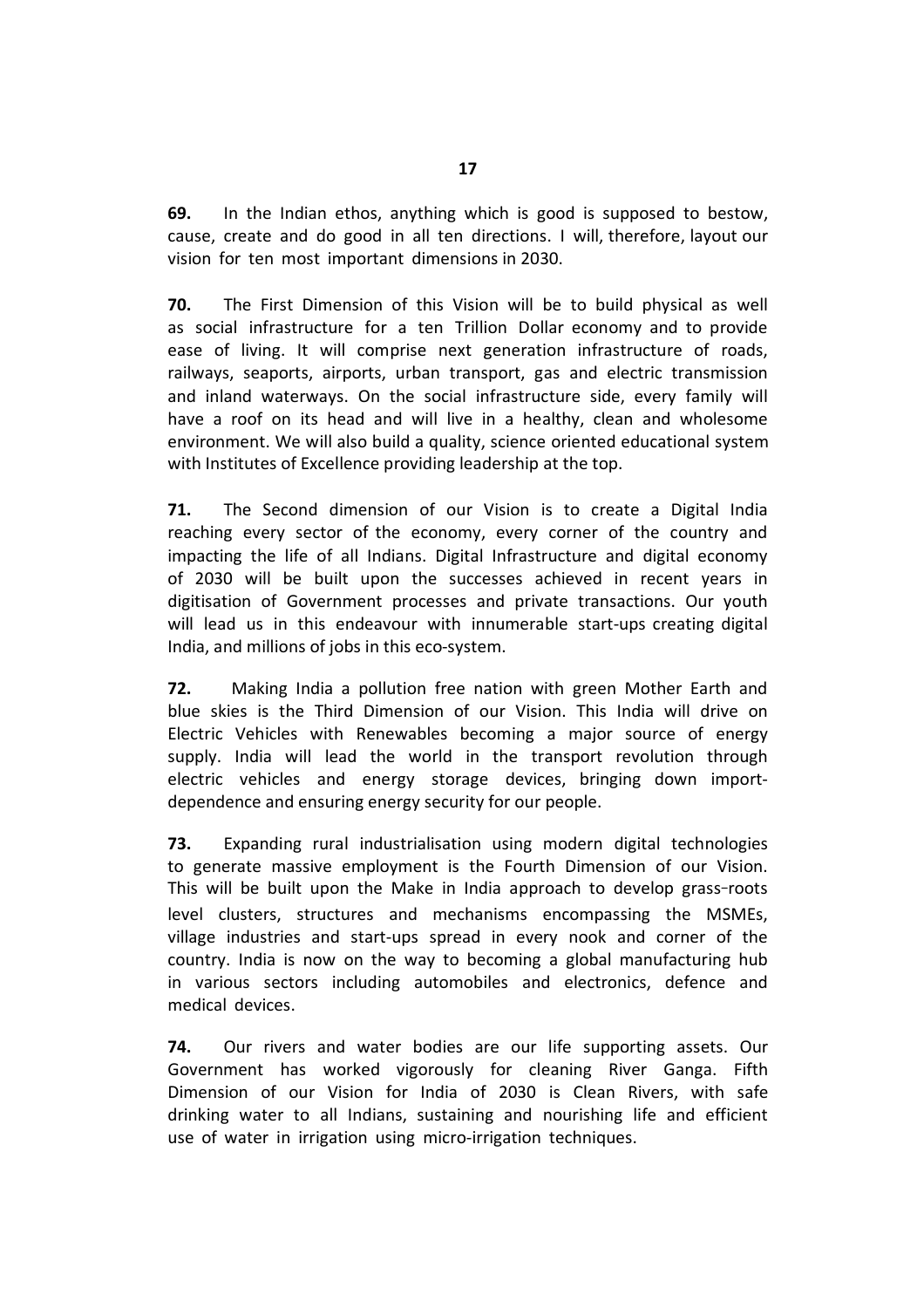**75.** India's long coastline has the potential of becoming the strength of the economy, particularly through exploitation of the Blue Economy, to ensure better standards and quality of life for a large number of people living in the coastal areas. Our efforts in the Sagarmala programme will be scaled up and we will develop other inland waterways faster. Our coastline and our ocean waters powering India's development and growth is the Sixth Dimension of our Vision.

**76.** The Seventh Dimension of our Vision aims at the outer skies. Our space programme – Gaganyaan, India becoming the launch-pad of satellites for the World and placing an Indian astronaut into space by 2022 reflect this dimension of our vision.

**77.** Making India self-sufficient in food, exporting to the world to meet their food needs and producing food in the most organic way is the Eighth Dimension of our Vision. High farm production and productivity will be achieved through modern agricultural practices and value addition. An integrated approach towards agro and food processing, preservation, packaging and maintenance of the cold chain will be our focus of attention.

**78.** A healthy India is the Ninth Dimension of our Vision. We will be aiming at healthy society with an environment of health assurance and the support of necessary health infrastructure. Our Government has rolled out the Ayushman Bharat scheme. By 2030, we will work towards a distress free health care and a functional and comprehensive wellness system for all. Such a healthy India built with the participation of women having equal rights and concern for their safety and empowerment.

**79.** Our Vision can be delivered by Team India - our employees working together with the elected Government, transforming India into a Minimum Government Maximum Governance nation. This is the Tenth Dimension. Our India of 2030 will have a proactive and responsible bureaucracy which will be viewed as friendly to people.

**80.** With this comprehensive ten-dimensional Vision, we will create an India where poverty, malnutrition, littering and illiteracy would be a matter of the past. India would be a modern, technology driven, high growth, equitable and transparent society.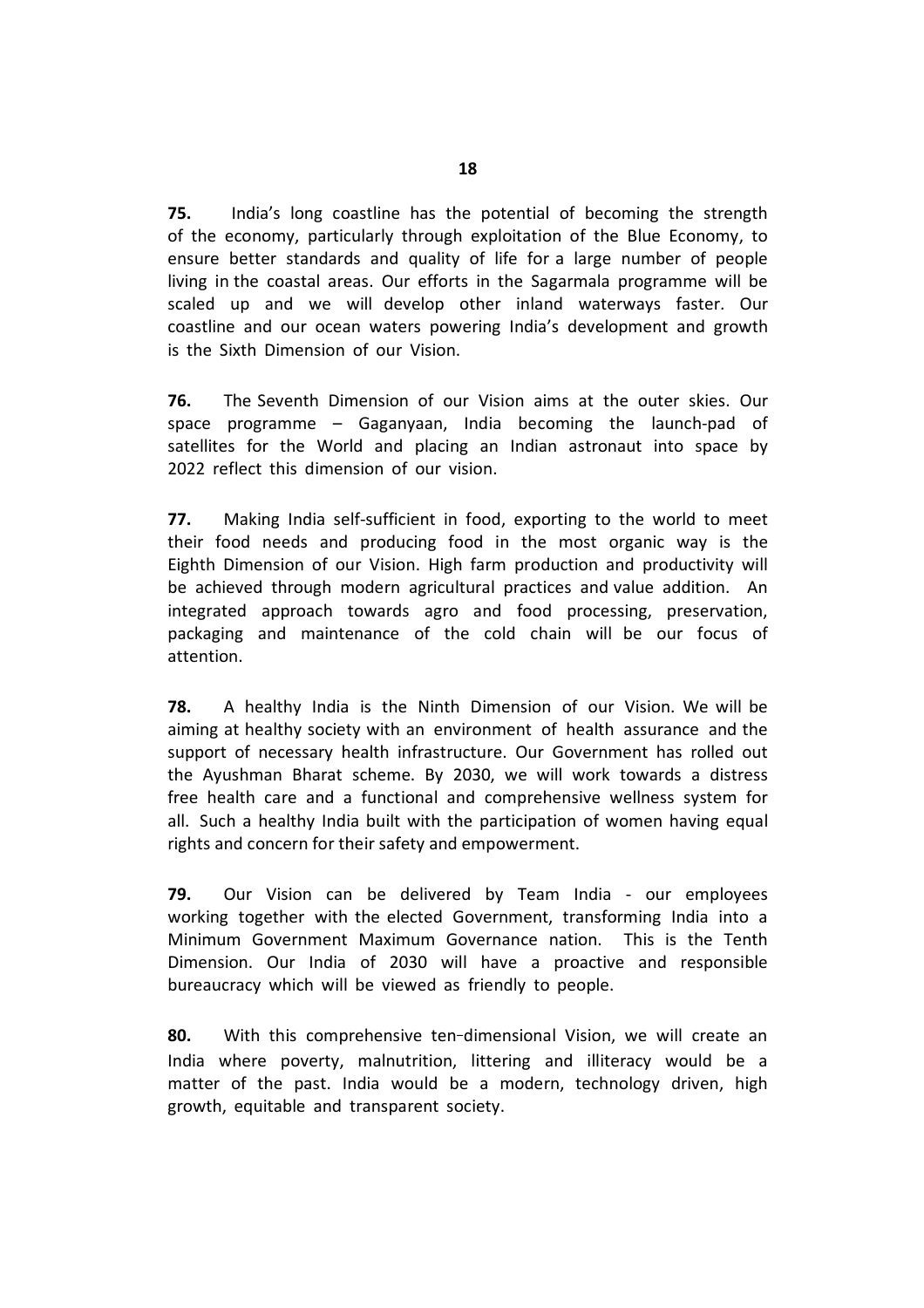## **The Fiscal Programme for 2019-20 and beyond**

**81.** The estimate of incomes and expenditure which I am presenting today, pegs the fiscal deficit of year 2019-20 at 3.4% of GDP. We would have maintained fiscal deficit at 3.3% for year 2018-19 and taken further steps to consolidate fiscal deficit in year 2019-20. However, considering the need for income support to farmers we have provided  $\overline{5}$  20,000 crore in 2018-19 RE and ` 75,000 crore in 2019-20 BE. If we exclude this, the fiscal deficit would have been less than 3.3% for 2018-19 and less than 3.1% for year 2019-20.

82. Total expenditure rises from ₹24,57,235 crore in 2018-19 RE to  $\overline{5}27,84,200$  crore in 2019-20 BE, a rise of  $\overline{5}3,26,965$  crore or approximately 13.30%. This reflect a high increase considering low inflation. Capital Expenditure for 2019-20 BE is estimated to be  $\overline{5}$  3,36,292 crore. Centrally Sponsored Schemes (CSS) are proposed to be allocated  $\bar{\mathfrak{S}}3,27,679$ crore in BE 2019-20 as against  $\overline{5}$  3,04,849 crore in 2018-19 RE. Allocation for National Education Mission is being increased from  $\bar{\zeta}$  32,334 crore in RE 2018-19 to  $\overline{\xi}$  38,572 crore in BE 2019-20. Allocation for Integrated Child Development Scheme (ICDS) is being increased from  $\bar{\tau}$ 23,357 crore in RE 2018-19 to `27,584 crore in BE 2019-20.

**83.** A substantial increase is proposed in the allocation for welfare of the Scheduled Castes and Scheduled Tribes. The allocation of  $\overline{5}$ 56,619 crore made in BE of 2018-19 for Scheduled Caste, further increased to  $\bar{\tau}$  62,474 crore in RE is proposed to be enhanced to  $\overline{5}76,801$  crore in BE for 2019-20, an increase of 35.6% over BE of 2018-19. For the Scheduled Tribes also, proposed allocation in 2019-20 BE is  $\bar{\xi}$  50,086 crore as against `39,135 crore in BE 2018-19, an increase of 28%.

**84.** We have pursued the public enterprises asset management agenda to make these enterprises accountable to the people. As many as 57 CPSEs are now listed with total market capitalisation of over  $\bar{\tau}$  13 lakh crore. The Government received over  $\bar{z}$  1 lakh crore from disinvestment proceeds during 2017-18. We are confident of crossing the target of  $\overline{\mathfrak{F}}80,000$  crore this year.

**85.** We have maintained the glide path towards our target of 3% of fiscal deficit to be achieved by 2020-21. India's Debt to GDP ratio was 46.5% in year 2017-18. The FRBM Act prescribes that the Debt to GDP ratio of the Government of India should be brought down to 40% by 2024-25. Along with completion of the fiscal deficit consolidation programme, we will now focus on Debt consolidation.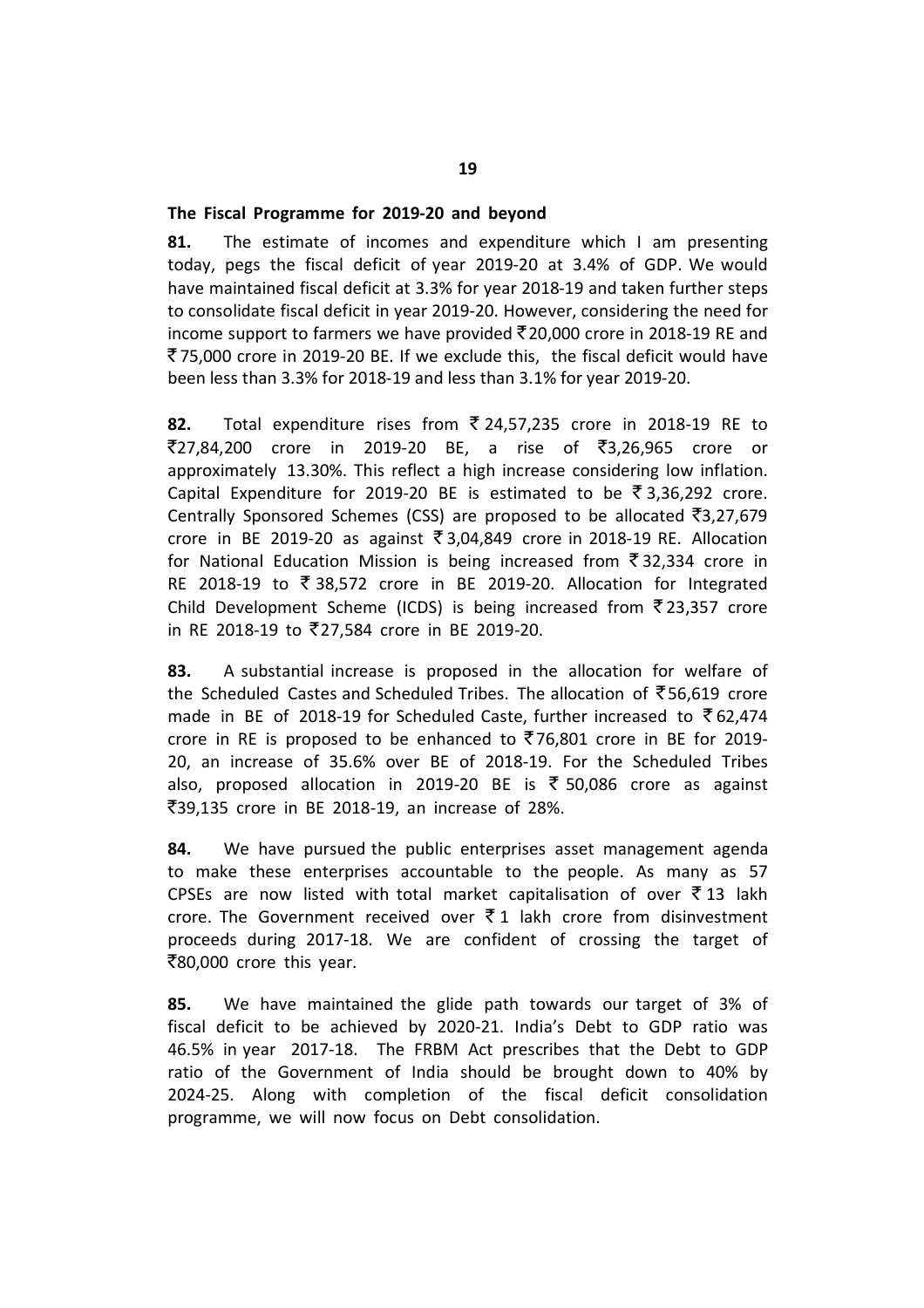**86.** Our Government had promised last year that we will carry out reforms in stamp duty levied and collected on financial securities transactions. I am proposing, through the Finance Bill, necessary amendments in this regard. The amendments proposed would usher in a very streamlined system. Stamp duties would be levied on one instrument relating to one transaction and get collected at one place through the Stock Exchanges. The duty so collected will be shared with the State Governments seamlessly on the basis of domicile of buying client.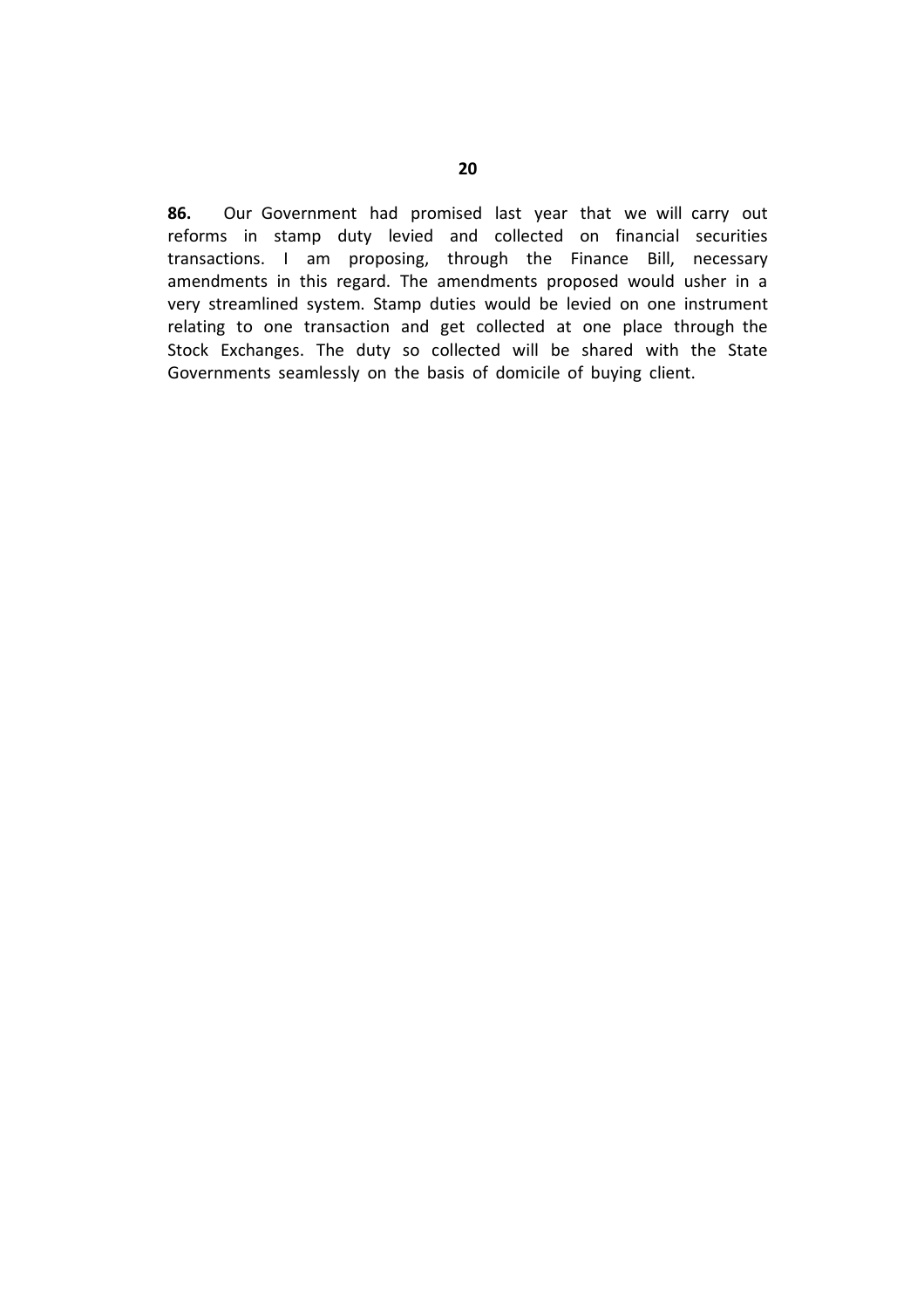## **PART B:**

### **Tax Proposals**

**87.** On behalf of all the people of India and our Government, I would first like to thank all our taxpayers for their valuable contribution to nation building and for providing a better life to the poor and marginalized sections of society. Your tax helps provide dignity to our sisters and mothers with toilets and cooking gas connections. Your tax pays for the electricity connections to the poor who lived in darkness for generations. The tax you pay will provide health care to 50 crore brothers and sisters, and children. It is you who is ensuring respect, dignity, and a secure future to our retired jawans through One Rank One Pension. Thank you, taxpayers.

**88.** Because of major tax reforms undertaken by us during the last four and half years, both tax collections as well as the tax base have shown significant increase and we have made progress towards achieving a moderate taxation– high compliance regime. It is, therefore, just and fair that some benefits from the tax reforms must also be passed on to the middle class taxpayers. Keeping this in view, I propose to further reduce the tax burden on such taxpayers. Though as per convention, the main tax proposals will be presented in the regular budget, small taxpayers especially middle class, salary earners, pensioners, and senior citizens need certainty in their minds at the beginning of the year about their taxes. Therefore, proposals, particularly relating to such class of persons should not wait. Hence, while for the present the existing rates of income tax will continue for FY 2019-20, I propose the following:

**89.** Individual taxpayers having taxable annual income up to  $\bar{\tau}$  5 lakhs will get full tax rebate and therefore will not be required to pay any income tax. As a result, even persons having gross income up to  $\bar{\zeta}$  6.50 lakhs may not be required to pay any income tax if they make investments in provident funds, specified savings, insurance etc. In fact, with additional deductions such as interest on home loan up to  $\bar{\tau}$  2 lakh, interest on education loans, National Pension Scheme contributions, medical insurance, medical expenditure on senior citizens etc, persons having even higher income will not have to pay any tax. This will provide tax benefit of  $\bar{z}$  18,500 crore to an estimated 3 crore middle class taxpayers comprising self employed, small business, small traders, salary earners, pensioners and senior citizens.